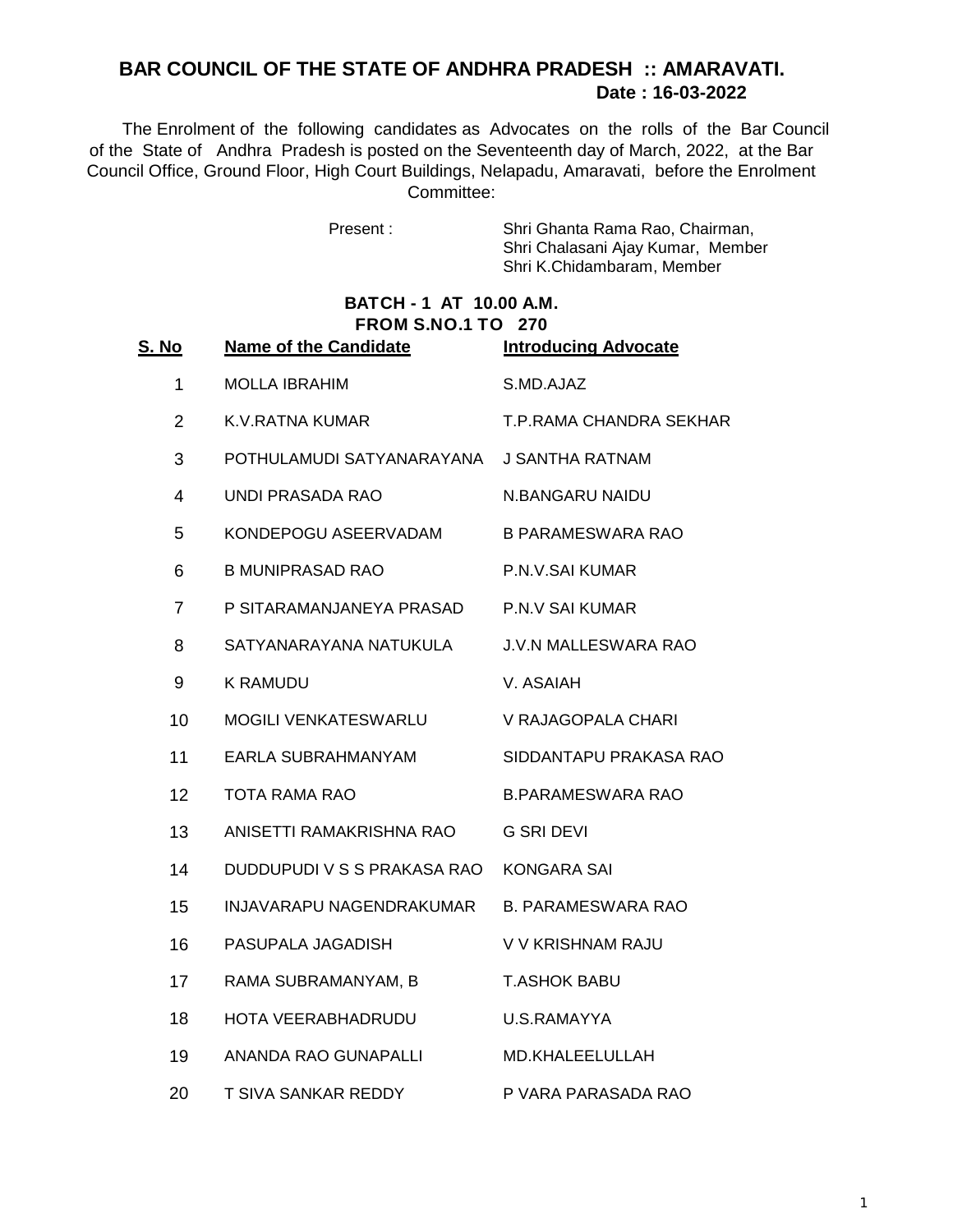| S. No<br>21 | <b>Name of the Candidate</b><br><b>VIJAYA SIMHA RADDI M</b> | <b>Introducing Advocate</b><br>P. RAVINDRANATHA REDDY |
|-------------|-------------------------------------------------------------|-------------------------------------------------------|
| 22          | SHAIK MOHAMMAD RAFI                                         | K. RAGHUNATHREDDY                                     |
| 23          | <b>GUNJI BHARATHI DEVI</b>                                  | L VENKATA RAMANA                                      |
| 24          | YELETI RAJA SEKHAR                                          | M. SRIKANTH                                           |
| 25          | RAJAMAHANTI RAVISANKAR<br><b>PATNAIK</b>                    | D.V.S. SRILAKSHMI                                     |
| 26          | HANUMANTHA RAO KILARU                                       | MOGAPARTHI SATYAM                                     |
| 27          | <b>VEMURI USHARANI</b>                                      | <b>V.SANTHI SREE</b>                                  |
| 28          | BAYYA SAROJA                                                | <b>B SUDHAKAR REDDY</b>                               |
| 29          | M SRINIVASA RAO                                             | <b>J. SIMON VIJAYA KUMAR</b>                          |
| 30          | P MADHUSUDAN RAO                                            | <b>B. PARAMESWARA RAO</b>                             |
| 31          | NANDURI SRINIVASA RAO                                       | A. RAGHU RAM                                          |
| 32          | C.SARADAMMA                                                 | V.NARAYANA RAO                                        |
| 33          | PULLAIAH VEMULA                                             | V JAYAPAUL                                            |
| 34          | MADDALA JOHN WESLY                                          | <b>B SATISH BABU</b>                                  |
| 35          | <b>SREENIVASULU M</b>                                       | Y PRAKASH REDDY                                       |
| 36          | <b>MANOHAR M</b>                                            | D BABU REDDY                                          |
| 37          | <b>MAMILLAPALLI VENKATA SUBBA</b><br><b>RAO</b>             | N.SANKUNTALA                                          |
| 38          | <b>MANA KARAN.S</b>                                         | K.S.R.PRASAD                                          |
| 39          | <b>JALLI SESHU BABU</b>                                     | <b>SYED ASIF ALI</b>                                  |
| 40          | PRATTIPATI SAJJANA RAO                                      | <b>MATLA MANIKYA RAO</b>                              |
| 41          | <b>KRISHNA KUMAR G</b>                                      | P RAVINDRANATHA REDDY                                 |
| 42          | SREENIVASULU BALLIKURA                                      | <b>B VV SUBBA RAO</b>                                 |
| 43          | MEKALA SREENIVASA RAO                                       | M. PITCHAIAH                                          |
| 44          | VASU P                                                      | V.V. RAMANA RAO                                       |
| 45          | JAYALAKSHMI BHUPATHI                                        | <b>SYED ASIF ALI</b>                                  |
| 46          | AVANCHA SESHA SAILAJA                                       | N.V.V SATYA VARA PRASAD                               |
| 47          | <b>GEETHANJALI ADAPAKA</b>                                  | K.R.G.N JAGADHESWARA RAO                              |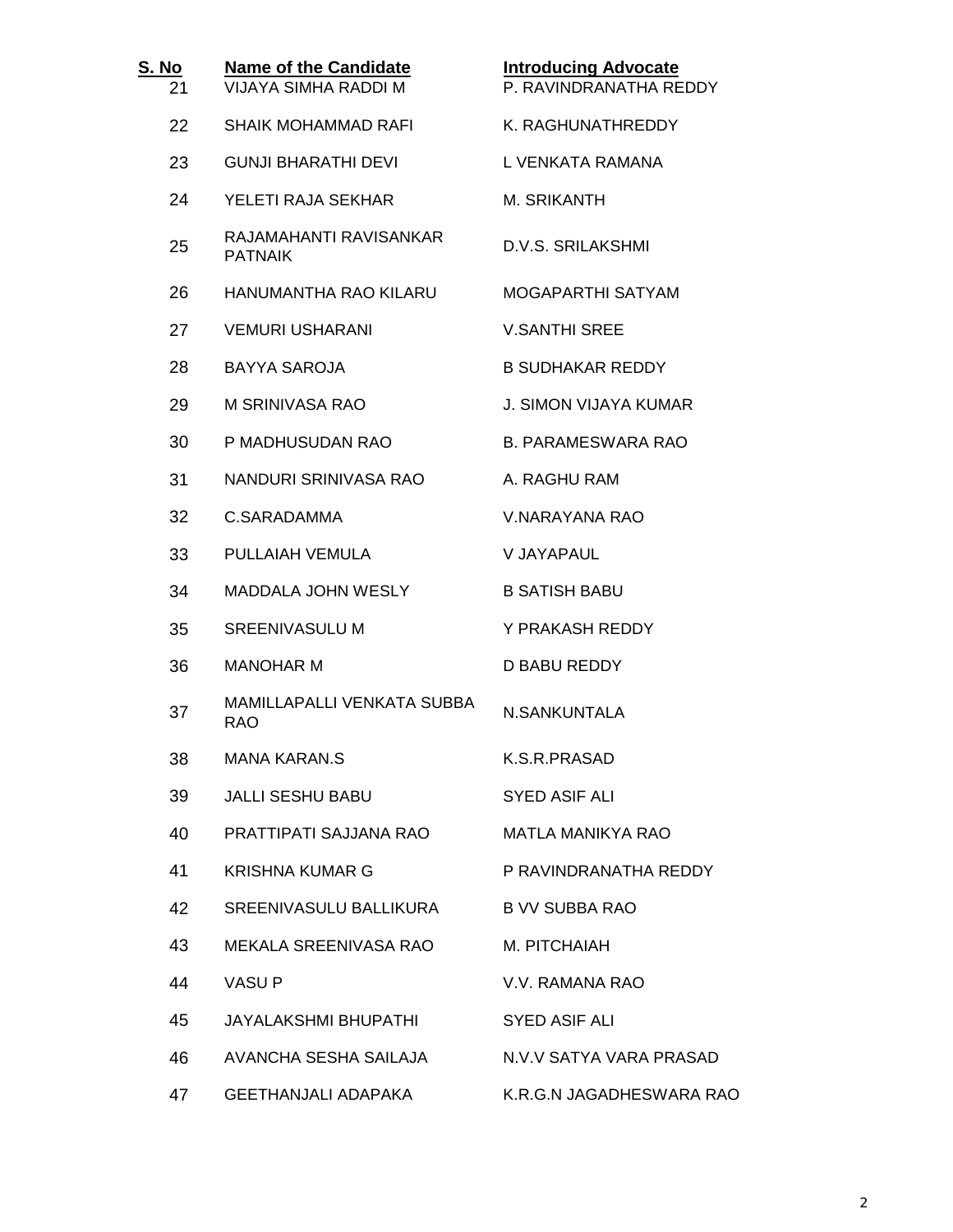| S. No<br>48 | <b>Name of the Candidate</b><br><b>TUMMALA RAJESHKUMAR</b> | <b>Introducing Advocate</b><br>T.V. NAVA KUMAR |
|-------------|------------------------------------------------------------|------------------------------------------------|
| 49          | REDDYMOLLA RAMADEVI                                        | <b>G RANGANAYAKULU</b>                         |
| 50          | K KRISHNA MOHAN REDDY                                      | D. SIVA SANKARA REDDY                          |
| 51          | M VENKATESWARLU                                            | P NAGANNA                                      |
| 52          | CHINNI RAMA RAO                                            | Y.N.V.KISHORE KUMAR                            |
| 53          | <b>VENUGOPAL MARRE</b>                                     | M BHARGAVA RAJU                                |
| 54          | NANDULAMATTAM NAGARAJ                                      | K SREEDHAR                                     |
| 55          | PEDA NARAYANA AKKIDASARI                                   | <b>MARELLA RADHA</b>                           |
| 56          | CHANDRA SEKHAR KAMATHAM                                    | Y.N.V.KISHORE KUMAR                            |
| 57          | YADALA RAVI CHANDRA BABU                                   | <b>GODA RAJA BABU</b>                          |
| 58          | <b>SRI LATHA VADDE</b>                                     | <b>RAVI RAMESH BABU</b>                        |
| 59          | <b>MOHAMMAD YOUNUS</b>                                     | <b>G PADMA CHARAN</b>                          |
| 60          | <b>MADHAVI RAVULAPALLI</b>                                 | MR. NAGA SRINIVASA RAO SUNKARA                 |
| 61          | NEELAMSETTY VENKATA SUNIL<br><b>KUMAR</b>                  | <b>JARUGU SRINIVAS</b>                         |
| 62          | V SREENIVASULU                                             | DATLA, RAMANA REDDY                            |
| 63          | YAMA BOYAJU                                                | P SANKARAIAH                                   |
| 64          | <b>KRISTIPATI SAVITHA</b>                                  | A SREENIVASULU                                 |
| 65          | PARTHA SARATHY R                                           | T K SUNDARA KUMAR                              |
| 66          | ERRA BHARATH CHANDRA                                       | YANDRA, CHANDRA SEKHAR                         |
| 67          | KODIDETI SYAMALARAO                                        | SANAMPUDI VENKATESWARA REDDY                   |
| 68          | DASARI PADMA TANUJA                                        | K.S.LAKSHMI NARAYANA                           |
| 69          | P LAKSHMI NARAYANAN                                        | <b>GALI RAMESH</b>                             |
| 70          | <b>SREENIVASULU P</b>                                      | <b>M.MUNI RATHNAM</b>                          |
| 71          | <b>SAKE VENKATESULU</b>                                    | KRISHNAPPA MALA                                |
| 72          | <b>BHANU SANDHYA RANI K</b>                                | AR SRINIVASA MURTHY                            |
| 73          | MARUTHI VEJENDLA                                           | V. BRAHMA REDDY                                |
| 74          | <b>JAYALAKSHMI KELAM</b>                                   | SYED ASIF ALI                                  |
| 75          | RAVEENDRA NEELA                                            | K RAJA REDDY                                   |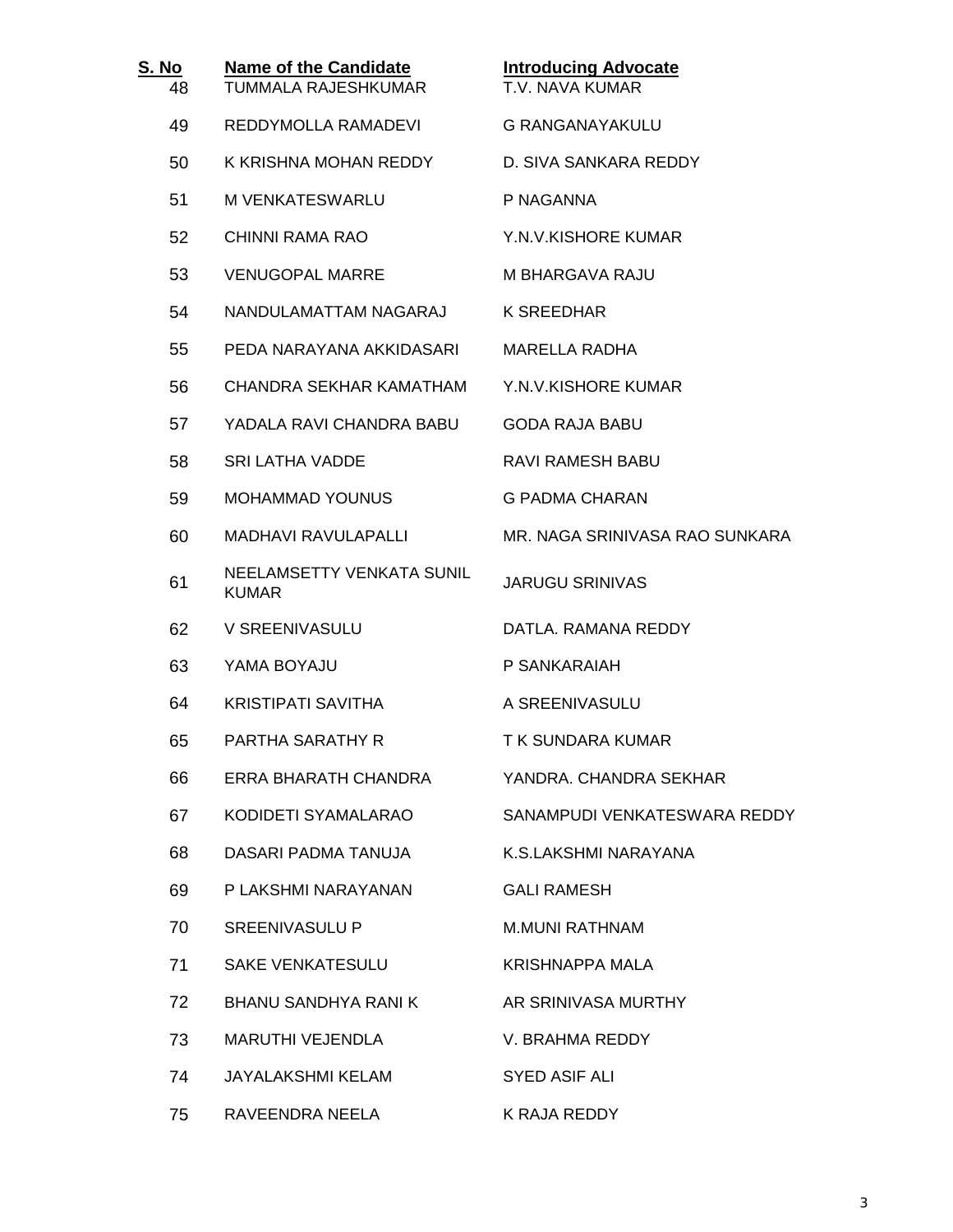| S. No | <b>Name of the Candidate</b> | <b>Introducing Advocate</b>   |
|-------|------------------------------|-------------------------------|
| 76    | <b>MIDDE BALASWAMY</b>       | R.V. SRINIVAS                 |
| 77    | V B G SRINIVASA RAO J        | M RAMA DASU                   |
| 78    | P HYMASRILAKSHMI MANDA       | SRI UPADHYAYULA RAVISHANKAR   |
| 79    | <b>RAJENDRAN K</b>           | C MUNASWAMY                   |
| 80    | N SAILAJA RANI KALISETTY     | <b>B PARAMESWARA RAO</b>      |
| 81    | ESWARAVAKA SRINIVAS          | <b>P.SATHISH BABU</b>         |
| 82    | <b>SREELATHA KODURU</b>      | <b>P.SATHISH BABU</b>         |
| 83    | B V V SURYANARAYANA          | <b>SAI GANGADHAR CHAMARTY</b> |
| 84    | <b>GOPALA KRISHNA AVULA</b>  | A S SYAM SUNDER               |
| 85    | VENKATA LAKSHMI A            | <b>K SUNEEL LIONEL</b>        |
| 86    | <b>HUSSAIN VALI P</b>        | S MAHABOOB BASHA              |
| 87    | CHENNAPPAGARI SANKARA        | M SEETHA RAMA SWAMY           |
| 88    | UPENDRA REDDY G              | <b>PNV SAI KUMAR</b>          |
| 89    | KISHORE KUMAR KATARI         | NIMMAGADDA SATYANARAYANA      |
| 90    | <b>NEELIMA BUREDDY</b>       | <b>B. PARAMESWARA RAO</b>     |
| 91    | PANDU RANGA CHARI SODA       | K PITCHAIAH                   |
| 92    | <b>SATISH AKIRI</b>          | KANDREGULA LEELA HARI PRASAD  |
| 93    | P RAMAKRISHNA                | YARLAGADDA RAVI               |
| 94    | <b>CHEEPILLI SRINU</b>       | K.R.G.N JAGADHESWARA RAO      |
| 95    | <b>SHAIK ASLAM BASHA</b>     | S.M. SUBHANI                  |
| 96    | MUPPANENI VAMSI KRISHNA      | <b>T ASHOK BABU</b>           |
| 97    | <b>MD USAFFIDDIN</b>         | <b>S GHOUSE MOHIDDIN</b>      |
| 98    | SURESH K C                   | <b>B.</b> Veeresh             |
| 99    | VENKATADRI REDDY MAREDDY     | INAKOLLU VENKATESWARLU        |
| 100   | KIRANKUMAR M                 | P RAVINDRANATHA REDDY         |
| 101   | <b>MEERA VALI SHAIK</b>      | V R SANJEEVA REDDY            |
| 102   | BOGADDALA SUNKANNA           | A SREENIVASULU                |
| 103   | TIRUPATI RAO NUTHALAPATI     | GUNTUPALLI SOMA SEKHARA RAO   |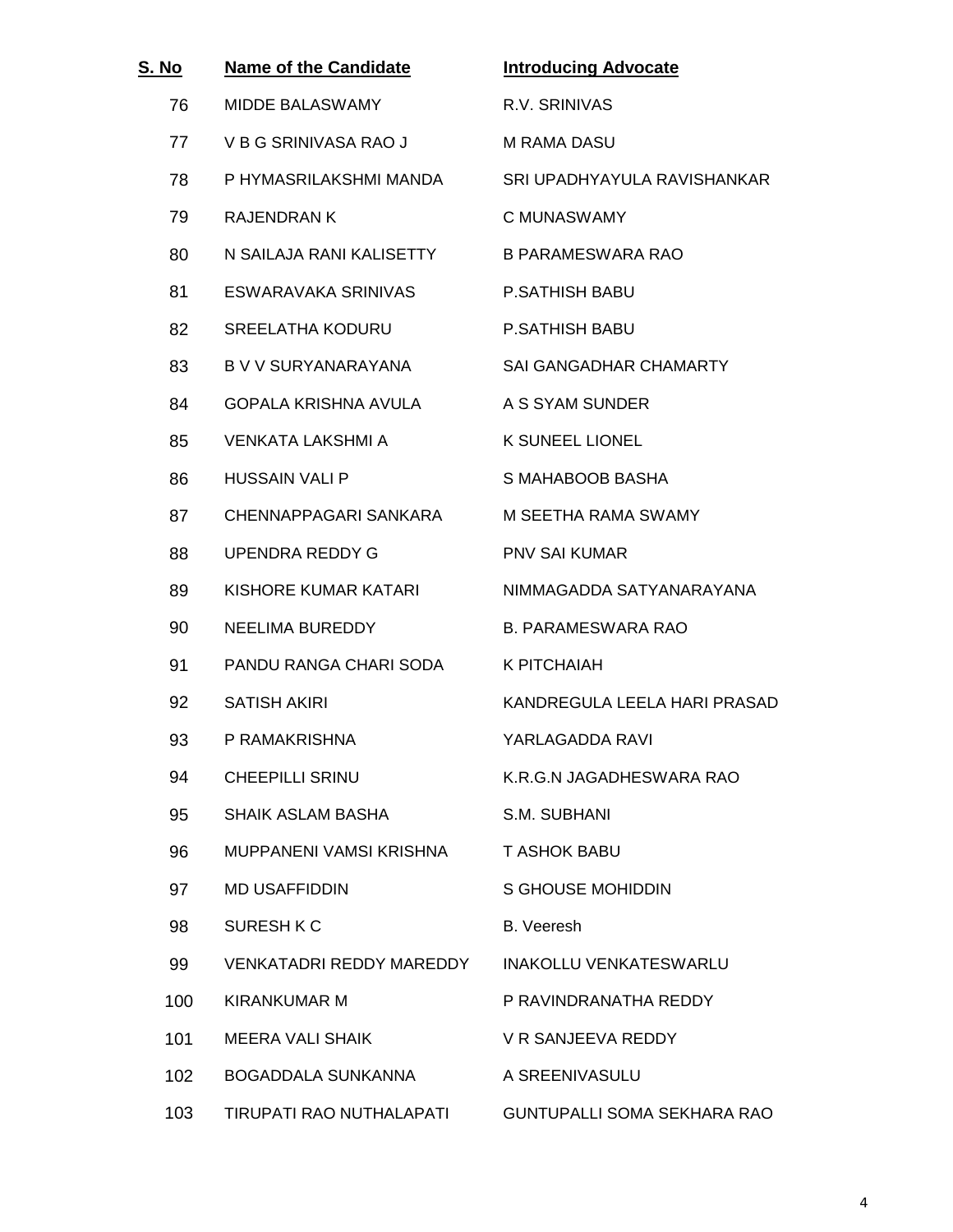| S. No            | <b>Name of the Candidate</b> | <b>Introducing Advocate</b>     |
|------------------|------------------------------|---------------------------------|
| 104              | <b>KRISHNA KISHORE B</b>     | N ADHISESHU                     |
| 105              | SAI KRISHNA KUKKALA          | <b>J SIMON VIJAYA KUMAR</b>     |
| 106              | <b>VIJAY KUMAR K</b>         | <b>VEMANA GOPI</b>              |
| 107              | KOVVURU NAGA RAJU            | KOTESWARA RAO PULLETIKURTI      |
| 108              | FEROZ KHAN DAUJI             | P.V. RAMANA REDDY               |
| 109              | CHITTIBABU NALUBOINA         | SALLAGUNTA SREERAMULU YADAV     |
| 110              | KAKARLA SRINIVASA RAO        | N BABU VIDYA SAGAR              |
| 111              | PALA VENKATA RAMANA          | M SRINIVASA RAO                 |
| 112              | PATUKURI RAM PRASAD          | C VIJAYA PRASAD                 |
| 113              | C SANJAMMA                   | <b>SYED SHAHABUDDIN</b>         |
| 114              | RUKSAR AHAMMAD POLICE        | <b>PULI DAMODAR</b>             |
| 115              | <b>BALAMURUGAN R M</b>       | <b>MODI SANJEEVI</b>            |
| 116              | RAVINDRABABU BOORLI          | J SANYASAYYA                    |
| 117              | <b>BUJJIBABU ELLE</b>        | <b>CHAPALA SUBBARAO</b>         |
| 118              | <b>SUBHASHINI P</b>          | S. MANOJ KUMAR                  |
| 119              | HARI BABU DHARNASI           | DHARA VASISHTA                  |
| 120 <sub>1</sub> | B KANAKARAJU KALISDASU       | <b>MADDIPATI RAVI KISHORE</b>   |
| 121              | <b>MASTHAN VALLI SHAIK</b>   | <b>SK RIYAZ BASHA</b>           |
| 122              | V K SARMA NAKKA              | KOWRU VENKATESWARLU             |
| 123              | <b>SHAIK AMAR</b>            | <b>RENTAPALLI RAJESH</b>        |
| 124              | <b>SESHAM SRINIVASA RAO</b>  | Y.N.V.KISHORE KUMAR             |
| 125              | REDDAPPA P                   | K CHOWDAPPA                     |
| 126              | SHYAMALA G                   | M.D.V. JOGAIAH SARMA            |
| 127              | SIREESHA KODRU               | K CHANDRA SEKHARA RAO           |
| 128              | LALALU CHAND BASHA           | <b>H K RAVI PRASAD</b>          |
| 129              | K VIJAYA BHASKAR             | A SREENIVASULU                  |
| 130              | N THEJOVATHI                 | J.DASARADHA                     |
| 131              | MOGARALA PRASAD              | VENNELAKANTI SUBRAMANAYA PRASAD |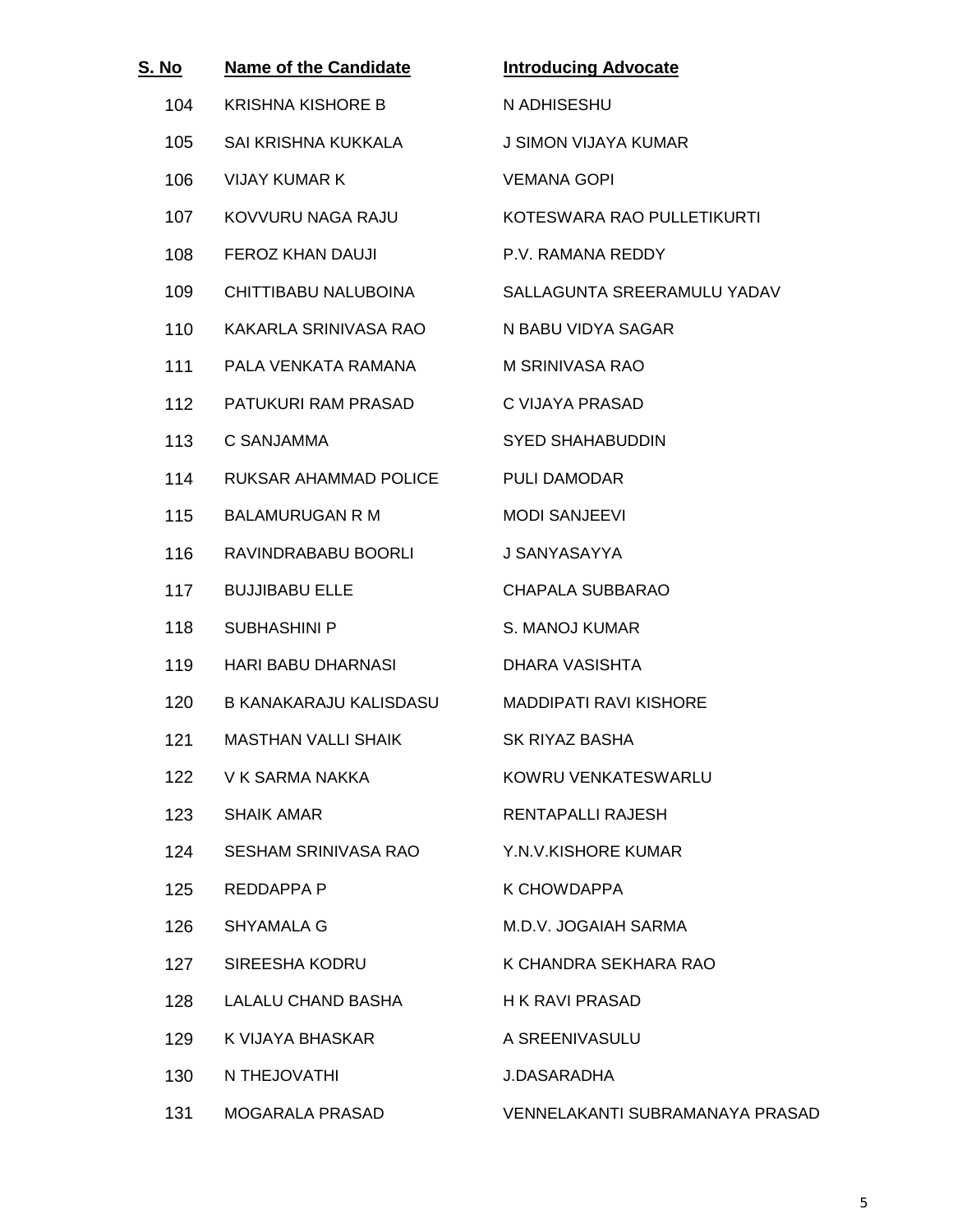| S. No | <b>Name of the Candidate</b> | <b>Introducing Advocate</b> |
|-------|------------------------------|-----------------------------|
| 132   | SESHI REDDY PASARLA          | K V RANGARAO                |
| 133   | JAYASIMHA REDDY C R          | <b>SEELAM OBULA REDDI</b>   |
| 134   | SANDEEP BHAVAN PAMARATI      | <b>SRIDEVI JAMPANI</b>      |
| 135   | VIJAYA PRADEEP KUMAR K       | YEPURU RAMESH               |
| 136   | <b>PRATHIMA THUPILI</b>      | <b>VASURU SREENIVASULU</b>  |
| 137   | SANDHYA DEVI K V             | A.SREENIVASULU              |
| 138   | <b>MADHAVI PENTYALA</b>      | <b>B. PARAMESWARA RAO</b>   |
| 139   | GOLLAPALLI SATYA KARUN       | S.M.SOHAIL                  |
| 140   | VIJAYA BHARATHI MYLA         | <b>BALAJI VEMULA</b>        |
| 141   | ABDUL AZEEZ                  | <b>B. NAGALAKSHMI REDDY</b> |
| 142   | RAMBABU BUDDALA              | K RAVI                      |
| 143   | PRASANTH KARUMANCHI          | T VIJAY KUMAR               |
| 144   | SANDE ANJANAIAH              | PULI DAMODAR                |
| 145   | KULAI RAJKUMAR TANGUTURI     | P.S MAHABOOB BASHA          |
| 146   | S RAMAKRISHNA EGALA          | MARLA NARASIMHA RAO         |
| 147   | PRASAD MUNAGAPATI            | MALAPATI SURENDRA BABU      |
| 148   | PHANIKRISHNA POTLA           | KISHORE PARA                |
| 149   | THIMMA REDDY MADHIRE         | MADHIRE MALLIKARJUNA REDDY  |
| 150   | PRABHU M                     | C. JYOTHIMURTHY             |
| 151   | C RAMANJANEYULU              | J RAJA REDDY                |
| 152   | <b>PRAVEENA R</b>            | <b>CH. SRINIVASULU</b>      |
| 153   | PAVAN KUMAR KOMATINENI       | <b>PARA KISHORE</b>         |
| 154   | SARABHARAJU TALLAPRAGADDA    | N RAMBABU                   |
| 155   | K BRAHAMANANDAM              | P.SRINIVASA MURTHY          |
| 156   | <b>CHAMANCHI NARESH</b>      | N.HARI BABU                 |
| 157   | ARSHAD SHAIK                 | KATUKURI BABU RAO           |
| 158   | KAREEMULLA SHAIK             | KATUKURI BABU RAO           |
| 159   | PARUCHURI INDUMATHI          | <b>SYED ASIF ALI</b>        |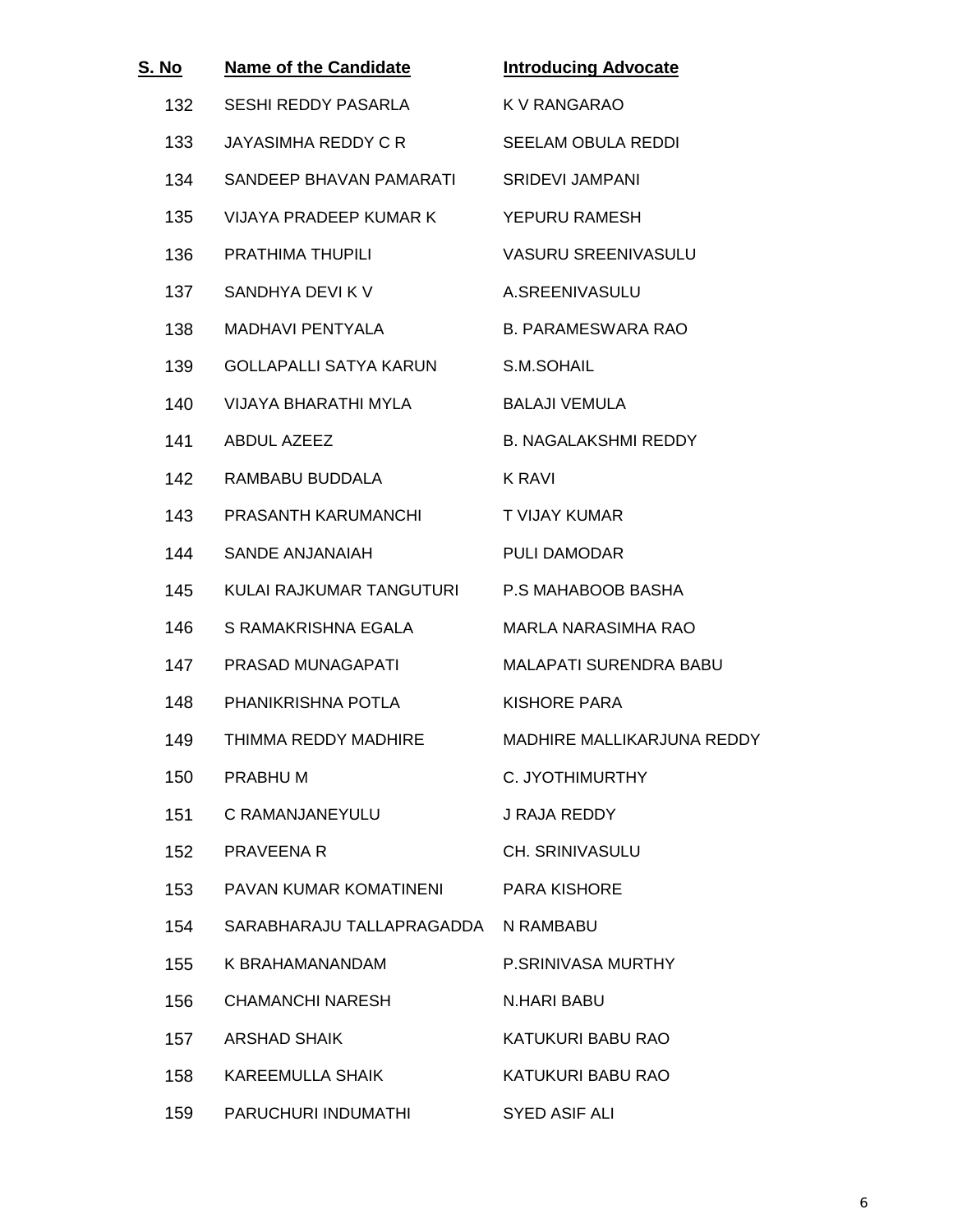| S. No | <b>Name of the Candidate</b>                | <b>Introducing Advocate</b>      |
|-------|---------------------------------------------|----------------------------------|
| 160   | <b>KRISHNA TIRIVEEDI</b>                    | Y. SUBRAHMANYAM DORAI            |
| 161   | <b>ESAF VALI SHAIK</b>                      | T MATHIAHA                       |
| 162   | P V GOPI KRISHNA                            | N SREENIVASULU BABU              |
| 163   | S SREEHARI MURTHY                           | P NARASIMHUDU                    |
| 164   | <b>TALARI RAJESWARI</b>                     | LION C SREENIVASULU              |
| 165   | KALPANA KATAKAMSETTI                        | <b>SAYYED BABU SHAIK</b>         |
| 166   | B RAMANJANEYAREDDY                          | <b>MS VAMSI KRISHNA</b>          |
| 167   | RAVIBABU CHIRIVELLA                         | EMMIDISETTI LAKSHMI NARAYANA     |
| 168   | VIMALA DEVI KATAKAM SETTY                   | POKALA VENKATESWARLU             |
| 169   | ANANDA KUMAR VEJANDLA                       | NIMMAGADDA SATYANARAYANA         |
| 170   | V.NAGA POORNIMA                             | K.CHANDRA SEKHARA RAO            |
| 171   | V SIVA PRASAD ENUMALA                       | K VIJAYA                         |
| 172   | NEELIMA TALLAPAREDDY                        | <b>SYED ASIF ALI</b>             |
| 173   | CHENCHULAKSHMI KALATHURU                    | CHITIPIRALLA POORNA CHAND        |
| 174   | RASIDHAR LANKA                              | SYED ASIF ALI                    |
| 175   | MANDAKANTI LAVANYA                          | KOTLA HARI CHANDRA REDDY         |
| 176   | M.JAI RAMNAIK                               | S.PRAKASA RAO                    |
| 177   | <b>JHANSIT</b>                              | G. RAVI                          |
| 178   | M SRAVANKUMAR                               | M.L.SRINIVASA REDDY              |
| 179   | <b>SURESH BONUPALLI</b>                     | R MADHUSUDHANA RAO               |
| 180   | BOKKA JAYA BHARATI SUBBARAO UPPALA PEDDANNA |                                  |
| 181   | PAVAN KUMAR REDDY P                         | K. V. RAMANA                     |
| 182   | <b>GOPIKA RAMESH</b>                        | HANUMANTHU RAMAYYA DORA          |
| 183   | CHANDRA KANTH MULLURI                       | <b>CH. HARI KRISHNA</b>          |
| 184   | <b>JUTKE YEJJARAIAH</b>                     | SYED JAVEED                      |
| 185   | SUDHEER PANCHUMARTHI                        | Y.N.V.KISHORE KUMAR              |
| 186   | <b>HEMAMBAR CHENNA</b>                      | K. SURYANARAYANA REDDY           |
| 187   | BHANUPRAKASH GUNUPUDI                       | GOTETI SATYA VENKATA VARA PRASAD |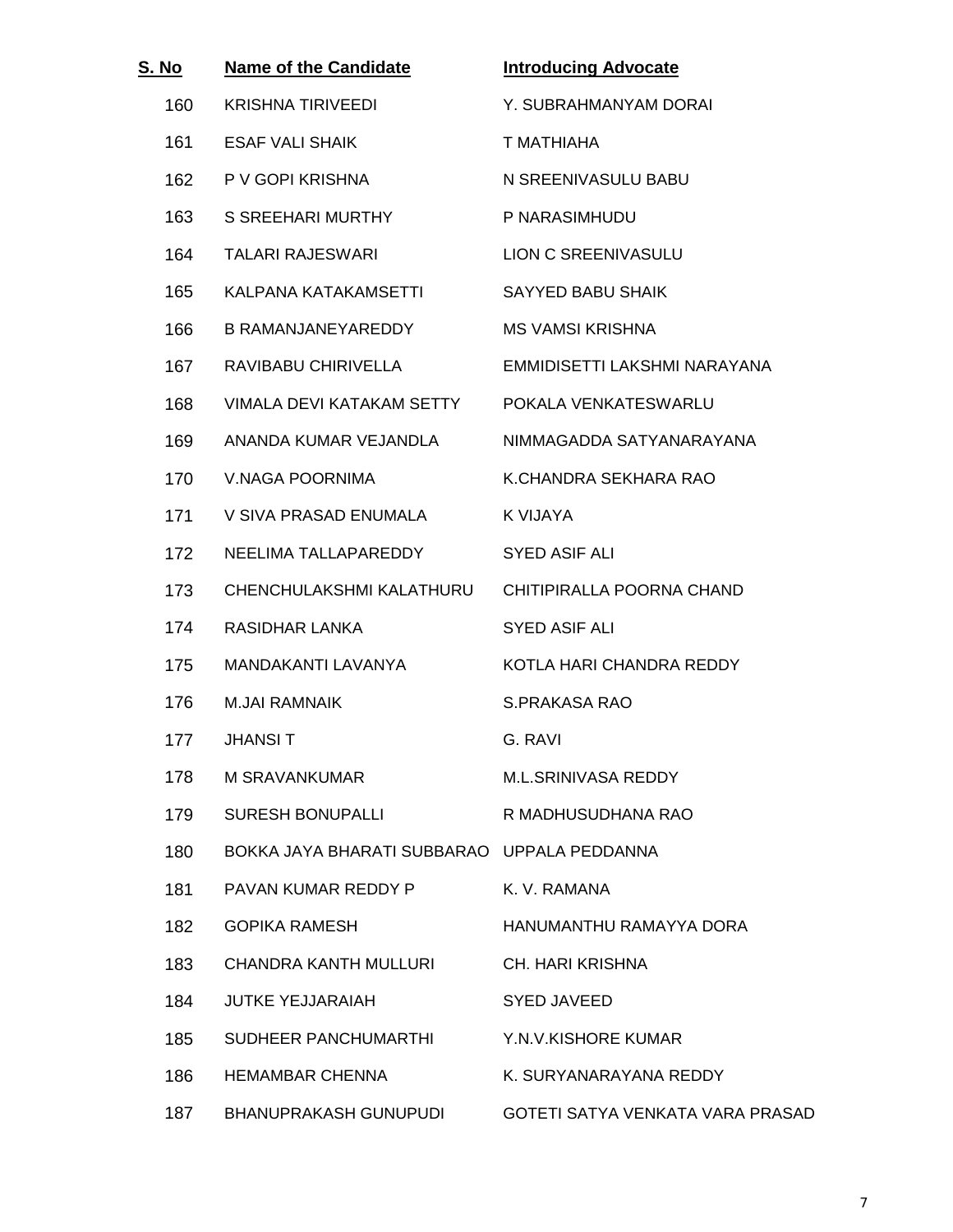| S. No | <b>Name of the Candidate</b>               | <b>Introducing Advocate</b>  |
|-------|--------------------------------------------|------------------------------|
| 188   | <b>MALLIKARJUNA T</b>                      | C VARADARAJULU               |
| 189   | SHAIK MOHAMMAD USMAN                       | <b>K GURAPPA</b>             |
| 190   | RAMESH BABU GANDRAPU                       | KAKANI JAGAJJIVAN RAO        |
| 191   | CHITTIMURI RAGHAVULU                       | BUGATA VENKATA SIVA NARAYANA |
| 192   | HEMALATHA MUKALLA                          | P AMARNATH                   |
| 193   | BHARGAV THIMMARAJU                         | R V VAMSI KRISHNA            |
| 194   | NARASIMHULU ANAKALA                        | P SANKARAIAH                 |
| 195   | V SUMALATHA                                | M MADHUSUDHAN REDDY          |
| 196   | SINGAM V SEETHA MAHA LAKSHMI G SREE VATSAV |                              |
| 197   | <b>CH SHILPA</b>                           | M PANCHAMUKHESWARA MADHU     |
| 198   | <b>ANIL ANDE</b>                           | V AMARNATH                   |
| 199   | <b>VISWANATH S</b>                         | <b>M.SUDHEENDRA</b>          |
| 200   | RAMESH BABU GUJJULA                        | <b>DEGAPATI MAHESH</b>       |
| 201   | D SREEARCHANA                              | R HARINATH REDDY             |
| 202   | <b>KALADI RAJIV</b>                        | P S V SURYA BHUSHANAM        |
| 203   | C BHANU CHANDAR REDDY                      | M.SUDHEENDRA                 |
| 204   | <b>SUKANYA REDDIVARI</b>                   | R.A.PADMANABHAM              |
| 205   | <b>KALLAPARI SOMESH</b>                    | A. SREENIVASULU              |
| 206   | YEDULA VENKATA SUBBAIAH                    | T.L. VASANTHAM REDDI         |
| 207   | CHINNAPUR REDDY JHANSI                     | <b>CH RAMI REDDY</b>         |
| 208   | NAGAJYOTHI PENDEM                          | A RAMA KRISHNA               |
| 209   | SURESHREDDI GOLUGURI                       | MADICHARLA KANAKA SRINIVAS   |
| 210   | SINGAMPALLI SIVAKUMAR                      | P. RAMULU                    |
| 211   | AVINASH KAKU                               | SYED NASER BASHA             |
| 212   | PIKKILI SURESH                             | Y PRAKASH REDDY              |
| 213   | KOTESWAR RAO C.S.R                         | M CHANDRASEKHAR              |
| 214   | NALAGARLA SIVAKRISHNA                      | M SUNDARAIAH                 |
| 215   | VASU M                                     | K C KISHOR KUMAR             |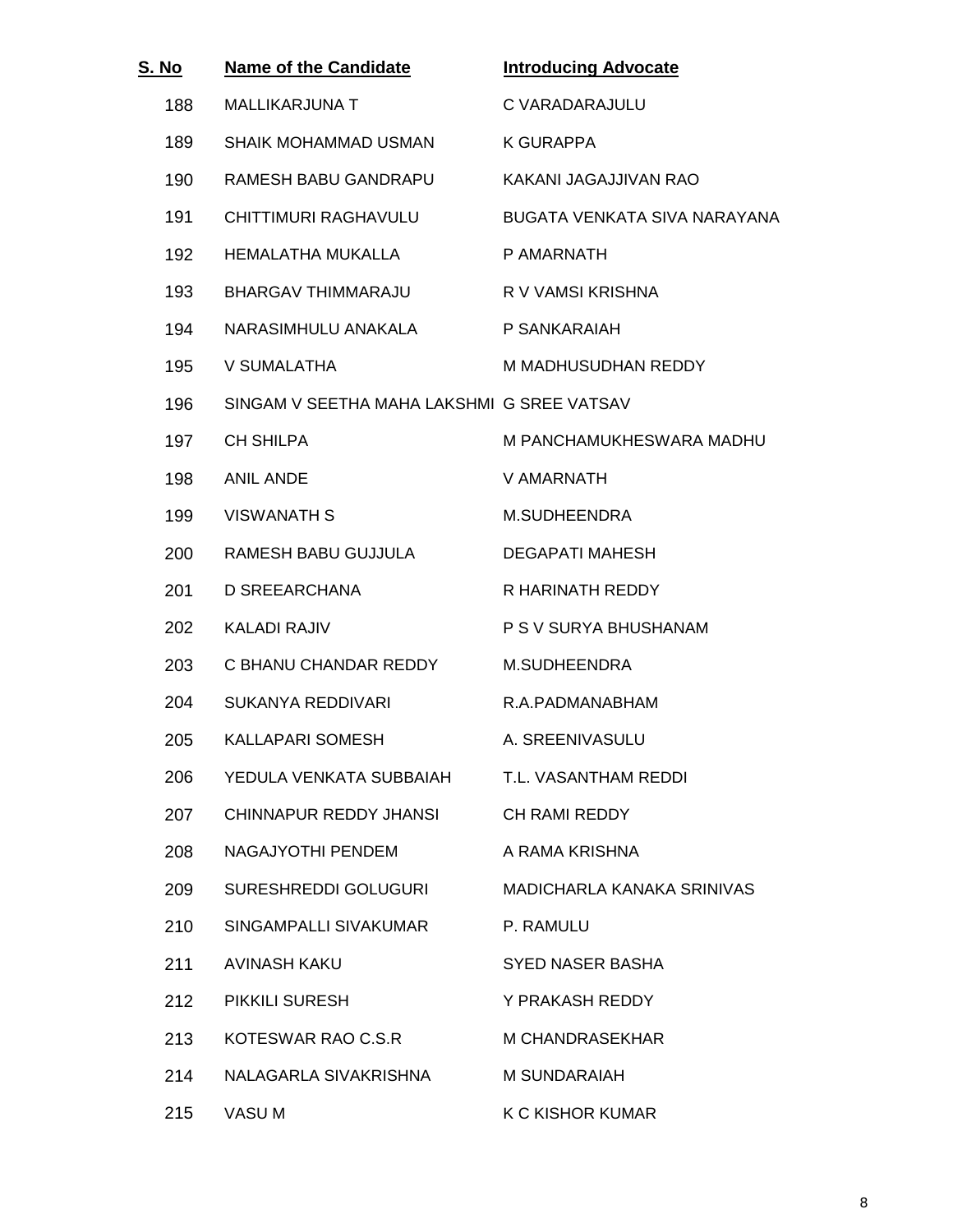| S. No | <b>Name of the Candidate</b>                  | <b>Introducing Advocate</b>                          |
|-------|-----------------------------------------------|------------------------------------------------------|
| 216   | <b>MOBEENA SHAIK</b>                          | <b>G. RAVI SANKAR</b>                                |
| 217   | V N M KUMARA SWAMY G                          | R SIVAJI                                             |
| 218   | <b>G RAJESH YADAV</b>                         | H ANJANAPPA                                          |
| 219   | MARY CHARLET GOMEZ                            | T SRINIVASA REDDY                                    |
| 220   | <b>REKHA MANE</b>                             | A.VIJAYARATNAM                                       |
| 221   | LAKSHMANNA GARLADINNE B GORANTLA NAIDU        |                                                      |
| 222   | VEMA VENKATA JYOTHNA DEVI CH VENKATESWARA RAO |                                                      |
| 223   | KOLLA CHANDRA BABU                            | T DURGAMBA                                           |
| 224   | KUMMARA BALANJANEYULU                         | K OBULAPATHI                                         |
| 225   | SRAVAN KUMAR NANDIGAMA                        | YUVARAJ.NANNAM                                       |
| 226   | S BALAKRISHNA                                 | A.SREENIVASULU                                       |
| 227   | A REKHA                                       | P SESHASAI                                           |
| 228   | PADMA BONANGI                                 | <b>CH SANKARA RAO</b>                                |
| 229   |                                               | K CHAKRAVARTHY KANAKALA PALAKURTHI SRINIVASA APPARAO |
| 230   | N S DEEPIKA SAGI                              | <b>VIJAMURI VENKATA RAO</b>                          |
| 231   | <b>K NAGARAJU</b>                             | <b>M R KRISHNA</b>                                   |
| 232   | VENKATESWARA RAO J                            | PALLAPOTHU ANKA RAJU                                 |
| 233   | CHAITANYA GOPAVERAPU                          | Y.N.V.KISHORE KUMAR                                  |
| 234   | SREEMANNARAYANA MALLELA                       | S.RANGARA RAO                                        |
| 235   | PHANEEDHRA BABU PILLI                         | Bokka Prabhakara Rao                                 |
| 236   | <b>GANGARAJU SUVARNA KUMAR</b>                | NARLA INDIRA                                         |
| 237   | AVULA KRISHTAPPA                              | S.BASHEER                                            |
| 238   | <b>MOHAN GADDALA</b>                          | SOMULA NANDEESWARA REDDY                             |
| 239   | PADAM VASANTH SRINIVAS                        | <b>VADREVU SAI PRASAD</b>                            |
| 240   | C VENKATA SUBBAIAH                            | A SUDHAKARA RAO                                      |
| 241   | DADIBOYANA MAHEEDHAR                          | V SREENIVASULU                                       |
| 242   | <b>BOGGULA SANTHOSH DEV</b>                   | C NAGA MALLESWARA RAO                                |
| 243   | <b>VENKATA SEKHAR GEDDAM</b>                  | <b>SM SOHAIL</b>                                     |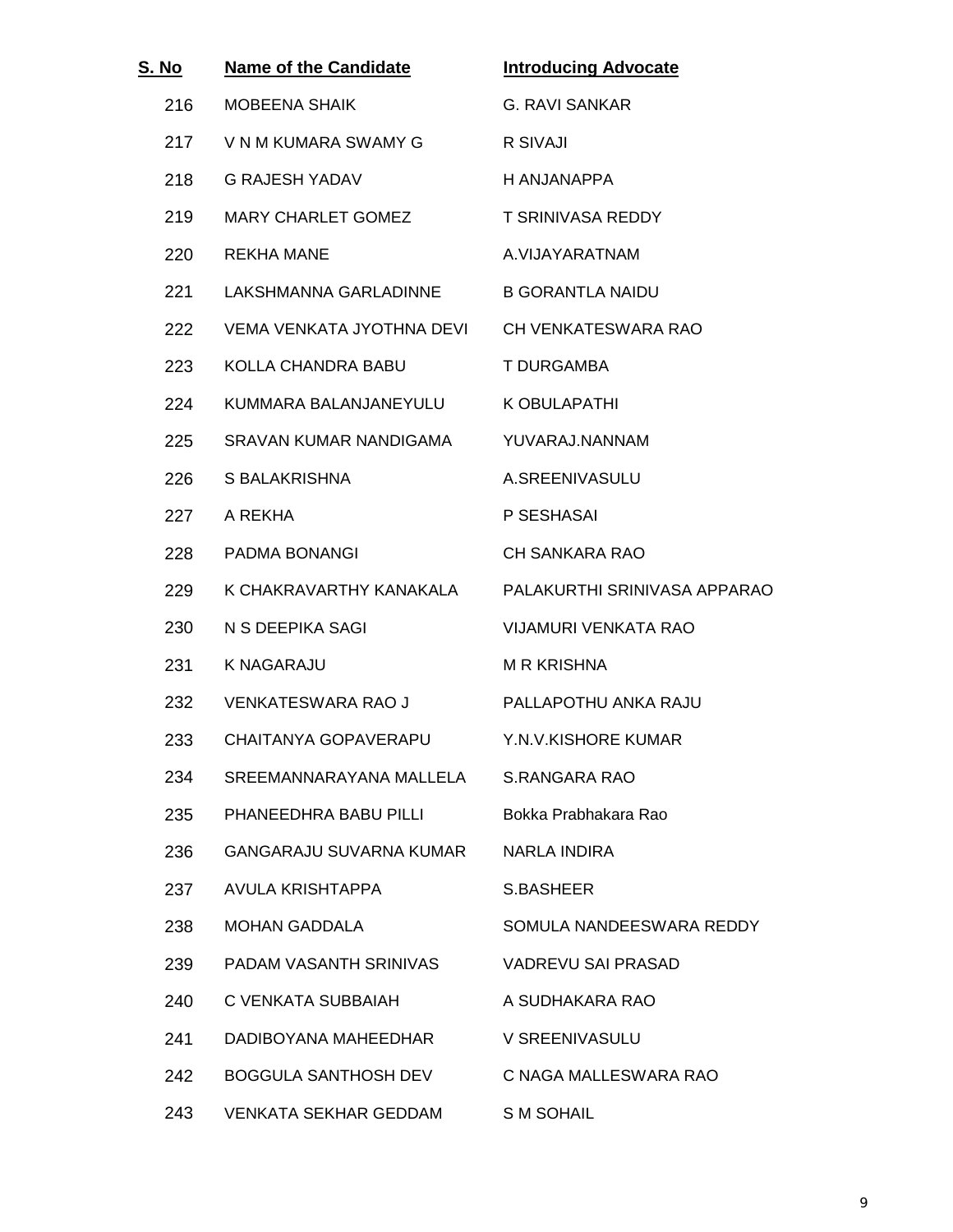| S. No | <b>Name of the Candidate</b>              | <b>Introducing Advocate</b>                            |
|-------|-------------------------------------------|--------------------------------------------------------|
| 244   | SHAIK GULJAR HUSSAIN BI                   | <b>M SURESH KUMAR</b>                                  |
| 245   | <b>MADIGA PRAKASH</b>                     | A SREENIVASULU                                         |
| 246   | SRINIVASULU SALAPAKSHI                    | RAMIREDDY ROJA REDDY                                   |
| 247   | C ANIL KUMAR                              | K DAMODAR                                              |
| 248   | B RAMA KRISHNA                            | C LOKESWARAIAH                                         |
| 249   | <b>SRIKANTH KARNATI</b>                   | I SIVA RAMA KRISHNA                                    |
| 250   | KARUMANCHI SUJITH KUMAR GADDAM ELISHA     |                                                        |
| 251   |                                           | NAGA MALLESWARI JANAGAM AVIRNENI SRINIVASA SYAM SUNDER |
| 252   | SACHADEV VASANTHY                         | <b>NALI SESHU KUMAR</b>                                |
| 253   | SUNIL KUMAR JAYAM                         | M SARAT CHANDRA REDDY                                  |
| 254   | CHINNAPAREDDY BHARATHI P V S A RAMA MURTY |                                                        |
| 255   | SHAIK RAHAMTHUNNISA                       | V.CHENCHAIAH                                           |
| 256   | PITHANI MANJU                             | <b>GANTI SUBRAMMANYAM</b>                              |
| 257   | KISHORE KUMAR KUNDU                       | P RAMA KRISHNA                                         |
| 258   | <b>GAANDLA SUDHEER</b>                    | G VENKATA RAMANA                                       |
| 259   | <b>TAMANAM RAJYALAKSHMI</b>               | Y.N.V.KISHORE KUMAR                                    |
| 260   | SUNDARA VEERRAJU                          | KOSIREDDY PERRAJU                                      |
| 261   | MAHESWARA RAJU KANUMURI                   | V.PAPAYYA PANTULU                                      |
| 262   | LOKAVARAPU SATYANARAYANA                  | S MADHAVI LATHA                                        |
| 263   | KRISHNA REDDY THAMATAM                    | SUBBA REDDY CHINNAPUREDDY                              |
| 264   | <b>K KUMAR</b>                            | <b>K V RAMANA</b>                                      |
| 265   | NIRANJAN BABU YELLANTI                    | Y VENKATESWARLU                                        |
| 266   | <b>DODLA SREEHARI</b>                     | DAMA DHAMARESWAR                                       |
| 267   | ATMAKURI VIJAYA LAKSHMI                   | SAYYED BABU SHAIK                                      |
| 268   | <b>NALLURI BHAVANI</b>                    | CHUNDURI VENKATA RAO                                   |
| 269   | BHEEMATHATI DINAKAR                       | <b>B.V.V SUBBA RAO</b>                                 |
| 270   | BANDREDDI MV HARIPRASAD                   | <b>G MALLESWARI</b>                                    |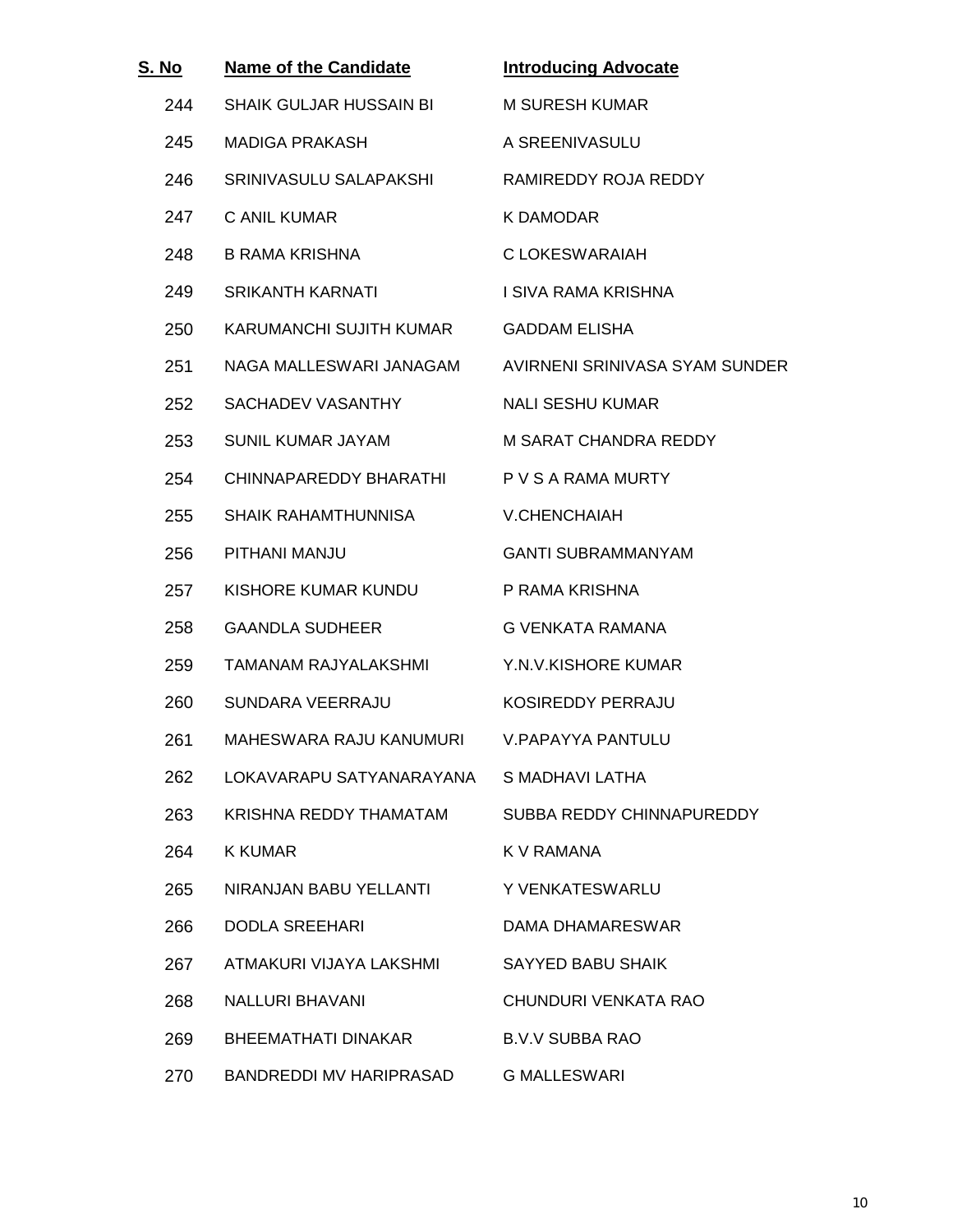| S. No | Name of the Candidate | <b>Introducing Advocate</b> |
|-------|-----------------------|-----------------------------|
|-------|-----------------------|-----------------------------|

## **BATCH - 2 AT 12.00 NOON FROM S.NO.271 TO 530**

| 271 | <b>MATTA VENKATA LAKSHMI</b><br><b>ALEKHYA</b> | V OMKAR BABU               |
|-----|------------------------------------------------|----------------------------|
| 272 | <b>ALURI ASAJYOTHI</b>                         | <b>CH. RAMESH BABU</b>     |
| 273 | MUTHUKURU NAGARAJU                             | D DHAMARESWAR              |
| 274 | KHADAR MASTANI SHAIK                           | KATUKURI BABU RAO          |
| 275 | <b>HARI BABU MAREEDU</b>                       | <b>BOMMA SRIHARI</b>       |
| 276 | LAKSHMI SRI CHAVVAKULA                         | <b>K SUMATI</b>            |
| 277 | M KRANTHI SIMHA                                | <b>TBL MURTHY</b>          |
| 278 | <b>GUTHULA VINEELA</b>                         | DONGA SURYA PRABHA         |
| 279 | <b>CHALLA ROOPA</b>                            | S.SIVA RAMA KRISHNA PRASAD |
| 280 | NEELI MANI KANTA                               | YATTAPU KONDA REDDY        |
| 281 | PALAPARTHI MAHESH BABU                         | <b>B.VIJAYA KUMAR</b>      |
| 282 | GOVINDAYAPALLI SRINIVASULU D BRAHMA REDDY      |                            |
| 283 | <b>DURGA DEVI GALLA</b>                        | P RAJARAO                  |
| 284 | <b>INNAMALA SIREESHA</b>                       | G.V.CHOWDARY               |
| 285 | H SIVA KRISHNA PRASAD                          | P. BADRI NARAYANA          |
| 286 | PALYAM ASHOKKUMAR                              | L PRABHAKAR REDDY          |
| 287 | <b>T RAVI KUMAR</b>                            | N NARASIMHUDU              |
| 288 | ULLAM MADHUBABU                                | <b>JUPALLI SESHAIAH</b>    |
| 289 | <b>GUDURU DASTAGIRI</b>                        | S.M.D.FIROZ                |
| 290 | GORLA PRASANNA LAKSHMI                         | D PRABHAKAR RAO            |
| 291 | <b>VULA KAMBA GIRI</b>                         | <b>M OBULESU</b>           |
| 292 | KAGITHA AVVAMMA                                | <b>B SASI KIRAN</b>        |
| 293 | ROSHANI SEETHAL PULI                           | A NATARAJ                  |
| 294 | <b>CHILUKURI PAVANI</b>                        | Y.N.V.KISHORE KUMAR        |
| 295 | ANJANI PRIYADARSINI P                          | V THULASI JALANDHAR REDDY  |
| 296 | KALAGALA SIVAKRISHNA                           | P NARASIMHUDU              |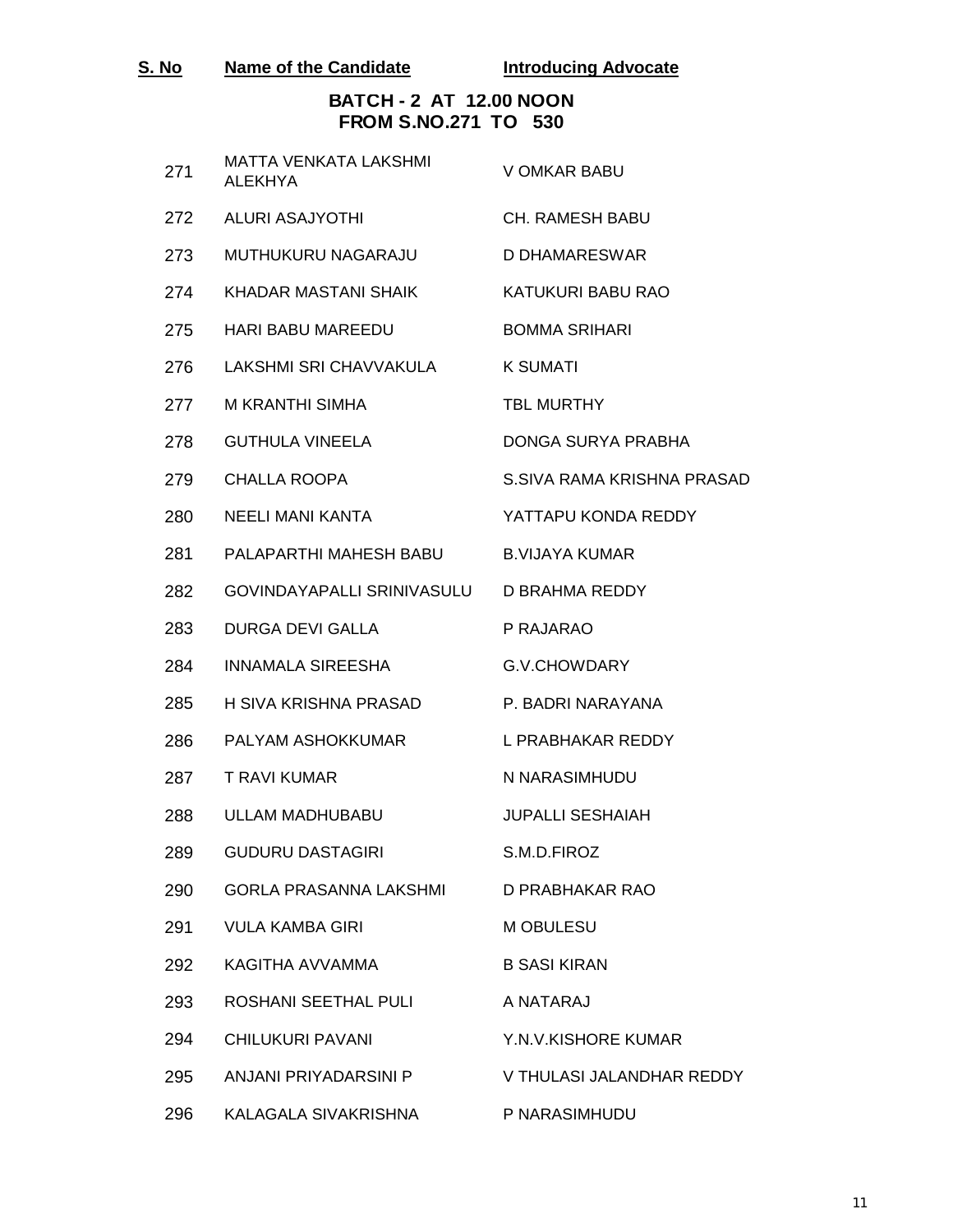| S. No | <b>Name of the Candidate</b>                  | <b>Introducing Advocate</b> |
|-------|-----------------------------------------------|-----------------------------|
| 297   | P MAHENDRA                                    | R ROJAREDDY                 |
| 298   | <b>VOORA AYYAPPAJI</b>                        | <b>TATA GOPI</b>            |
| 299   | YELLIPOGULA CHANDRASHEKAR B SATYANARAYANA     |                             |
| 300   | CHENNAMCHETTY VENKATA SAI<br><b>MANJUNATH</b> | N.C.SAMPATH KUMAR           |
| 301   | VINOD KUMAR PEMMASANI                         | NALLURI MADHAVA RAO         |
| 302   | UGGINA MAHESWARA RAO                          | <b>B.APPA RAO</b>           |
| 303   | GATIGANTI SANTHOSHIMATHA                      | N Y V PRASAD                |
| 304   | <b>SHAIK SAIMABEGUM</b>                       | N SUDHEER REDDY             |
| 305   | <b>GUDURU GURURAJU</b>                        | A JANARDHAN                 |
| 306   | <b>VELPULA DIVAKAR</b>                        | <b>G.SUDHAKAR REDDY</b>     |
| 307   | <b>SUGALI THOLISENAIK</b>                     | K. NAGARAJU                 |
| 308   | K RAJA SEKAR                                  | <b>B ERANNA</b>             |
| 309   | K HANEESHA                                    | <b>M KRISHNAPPA</b>         |
| 310   | P RAVI KUMAR                                  | K B N B NARASINGA RAO       |
| 311   | SINGAMPALLI SANTOSH KUMAR W V S R PRASAD      |                             |
| 312   | <b>CHINTALA CHELLAI</b>                       | C.L.N.PRASAD                |
| 313   | <b>KURUBA MALLESU</b>                         | P SREENIVASULU              |
| 314   | TAVVA HARANATH                                | CH. CHENNA KRISHNA REDDY    |
| 315   | <b>VEMULA HARISH</b>                          | P.N.V SAI KUMAR             |
| 316   | LALITHA LAKSHMI HARIKA KOTA                   | AULLA VEERA RAGHAVA RAJU    |
| 317   | <b>VARIGANJI CHAKRAVARTHI</b>                 | <b>TIGIRIPALLI SUBBARAO</b> |
| 318   | JARAPALA RAJEEV NAIK                          | <b>BODDEPALLI BALA</b>      |
| 319   | <b>MADDU SAITHEJA</b>                         | <b>M DRUVARAJ</b>           |
| 320   | JONNALA VENKATA NAGA RAJU                     | V SRINIVASU                 |
| 321   | <b>SATHISH K</b>                              | S.SUBRAMONEY                |
| 322   | MANCHIRAJU LEELAVATHI                         | <b>MA SESHACHARYULU</b>     |
| 323   | PRABHAKAR PRASHANTH<br><b>AIEPATRI</b>        | V.AMARNATH                  |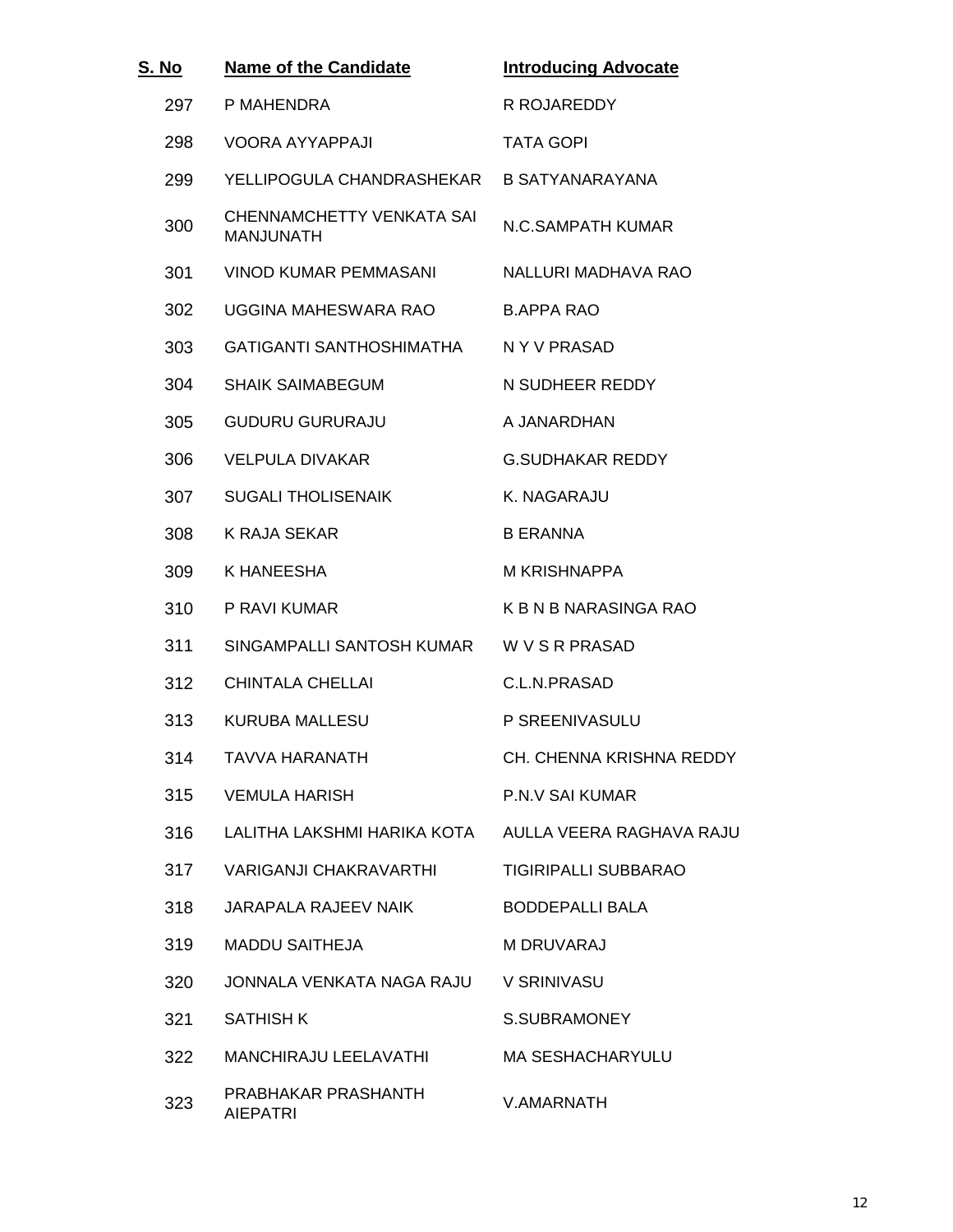| S. <u>No</u> | <b>Name of the Candidate</b>                        | <b>Introducing Advocate</b> |
|--------------|-----------------------------------------------------|-----------------------------|
| 324          | <b>EELA RAMESH</b>                                  | <b>B.NARASIMHA REDDY</b>    |
| 325          | EDIGA NAVEEN KUMAR                                  | H.K. VENKATESWARA RAO       |
| 326          | <b>TALARI ANIL</b>                                  | <b>D SRINIVASULU</b>        |
| 327          | PEDURI PAVANI KUMAR                                 | Y V CH RAJA SEKHAR          |
| 328          | <b>SHAIK RIYAZUDDIN</b>                             | AKUTHOTA SATISH KUMAR       |
| 329          | <b>BANDOLLU VIJAYAKUMARAN</b><br><b>SUNIL KUMAR</b> | V.NARAYANA RAO              |
| 330          | SANAGAVARAPU RAVI KUMAR                             | S CHANDRA SEKHAR            |
| 331          | PONNURU VENKATA NARESH                              | P NV SAI KUMAR              |
| 332          | <b>VEMANA ARUN SAI</b>                              | K VENKATESWARLU             |
| 333          | <b>CHENNA NARESH</b>                                | M.V.PARVATEESAM             |
| 334          | ADABALA.GEETIKA LAKSHMI                             | D MALLESWARA RAO            |
| 335          | YANDRAPATI LAKSHMI BHARGAVI CH. SRINIVASULU         |                             |
| 336          | <b>ELURI ANIL KUMAR</b>                             | <b>P.SUNEEL KUMAR</b>       |
| 337          | T SUBRAMANYAM                                       | <b>S.LALITHA</b>            |
| 338          | LAKSHMI MARKANDEYA PRAMOD<br><b>CHALLA</b>          | <b>KONGARA SAI</b>          |
| 339          | PACHA REKHA                                         | <b>GALI RAMESH</b>          |
| 340          | YALLA DEVIPRASANNA                                  | YEPURU RAMESH               |
| 341          | NAKKA SUDHIR KUMAR                                  | <b>CHITIKELA SWAMINAIDU</b> |
| 342          | UNDRALLA SYAM SUNDHARAN                             | P MADHUSUDHANA REDDY        |
| 343          | PANTHAGANI AASHIO                                   | K SATYANARAYANA             |
| 344          | <b>BEJJAM NAGARAJU</b>                              | P. MADHU SUDHAN             |
| 345          | SAMPATI SANTHOSH KUMAR                              | S CHANDRA SEKHAR            |
| 346          | CHINNAPERAM MANASA                                  | Y L VENKATESWARAIAH         |
| 347          | A MD TAHOOR WAJAHAT ADNAN                           | A MANSOOR AHMED             |
| 348          | KALASAMUDRAM HEMANTH<br><b>KUMAR</b>                | LINGALA LOKESWARA REDDY     |
| 349          | SHAIK MAHAMMAD KHADAR                               | KONURI BHAGYA LAKSHMI       |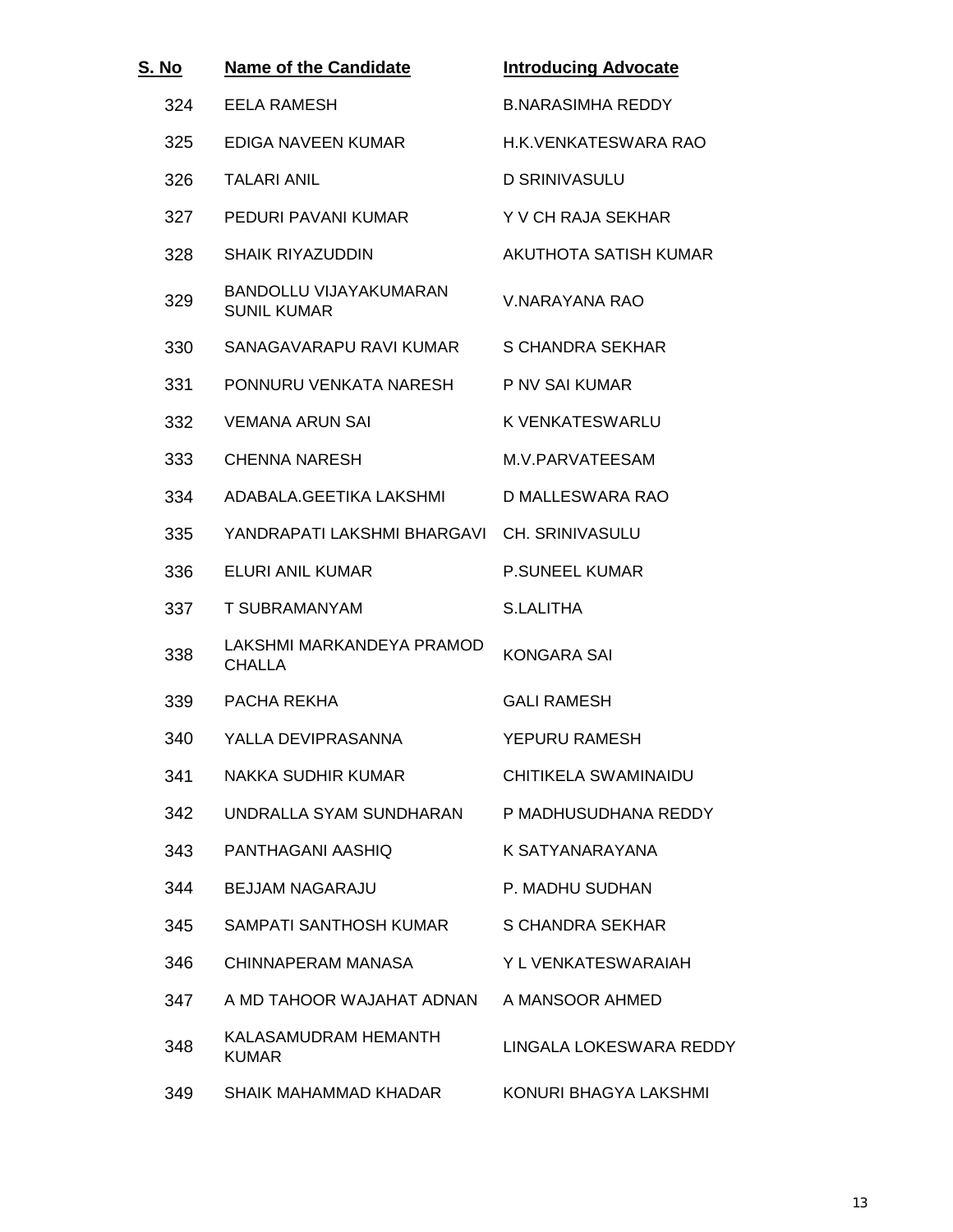| S. No<br>350 | <b>Name of the Candidate</b><br>KONDETI RANGA SRINIVAS | <b>Introducing Advocate</b><br><b>B. PARAMESWARA RAO</b> |
|--------------|--------------------------------------------------------|----------------------------------------------------------|
| 351          | THOPURI AJAY KUMAR                                     | G.V.L.MURTHY                                             |
| 352          | <b>PRADEEP ALLU</b>                                    | KOLLA VENKATESWARLU                                      |
| 353          | <b>PARRI PRASAD</b>                                    | <b>VEMANA GOPI</b>                                       |
| 354          | <b>TANKAM KIRANKUMAR</b>                               | Ch.M.S. RAJU                                             |
| 355          | NADIGINTI SIVAKUMAR SHARMA PN ANBALAGAN                |                                                          |
| 356          | <b>GAGGUTURI SYED BASHA</b>                            | K RAJU KUMAR RAJU                                        |
| 357          | THOTA PAVAN SAI                                        | L KOTESWAR RAO                                           |
| 358          | SOMPALLI NAMRATHA                                      | J NARAYANA SWAMY                                         |
| 359          | KONETI VENKATESWARLU                                   | Y PRAKASH REDDY                                          |
| 360          | <b>M JYOTHI</b>                                        | S VENKATA REDDY                                          |
| 361          | <b>DILSHAD PATAN</b>                                   | CHALLA SRINIVASA RAO                                     |
| 362          | RAVURI HARITHA                                         | <b>B. SURESH KUMAR</b>                                   |
| 363          | <b>PATURY PRAVEEN</b>                                  | T CHANTI BABU                                            |
| 364          | <b>KUTHATI TIKAK</b>                                   | NANDRU.BABU VIDYASAGAR                                   |
| 365          | <b>CHANNU CHANDU</b>                                   | YERRA VENKATA NARASIMHA RAO                              |
| 366          | NAGENDRA BABU U                                        | J. DASARADHA                                             |
| 367          | SUDHAMSETTI VANITHA                                    | CH V V SATYANARAYANA                                     |
| 368          | <b>AELICHERLA KALYANI</b>                              | T TIRUMALA RAO                                           |
| 369          | K KIRAN KUMAR REDDY                                    | U SEKHAR BABU                                            |
| 370          | K HIMA CHANDANA                                        | R SHIVASHANKAR                                           |
| 371          | <b>DUDEKULA HAMEED</b>                                 | <b>M.RAMA KRISHNA MURTHY</b>                             |
| 372          | APPAYAPALLI RAHUL SUNDEEP                              | P. GOUTHAM KUMAR                                         |
| 373          | SHAIK HABEEBA SULTANA                                  | <b>CH SRINIVASULU</b>                                    |
| 374          | K.V DURGAPRASAD                                        | V RAMANJINEYULU                                          |
| 375          | BAKURU DHANALAKSHMI                                    | NERALLA VENUMADHAVA                                      |
| 376          | <b>THOTA SAIVINEELA</b>                                | D. BRAHMA REDDY                                          |
| 377          | <b>EDIGA BABU</b>                                      | V RAMAMURTHY                                             |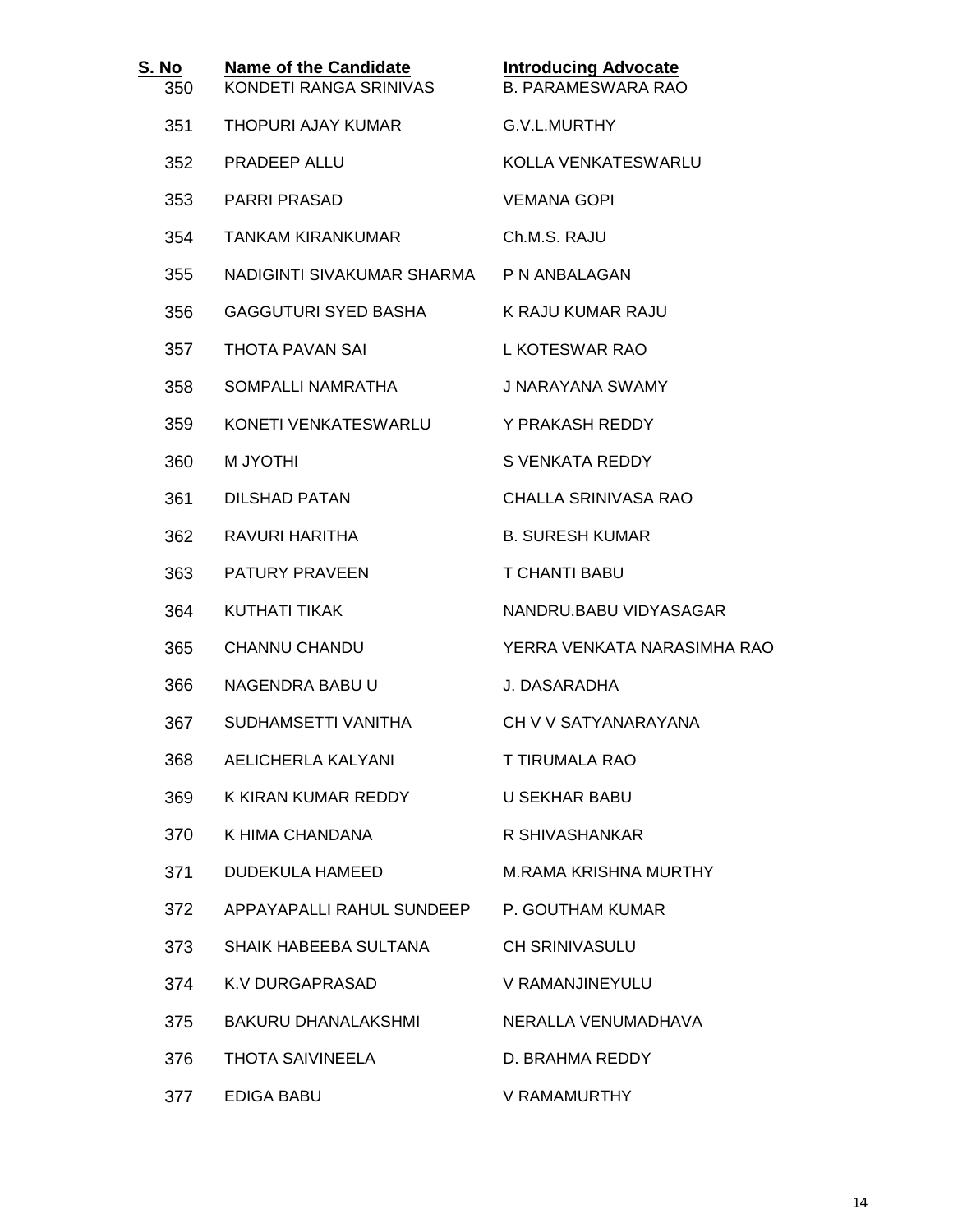| S. No<br>378 | <b>Name of the Candidate</b><br><b>MALLARAPU ANIL KUMAR</b> | <b>Introducing Advocate</b><br>A. BHOOPATHY |
|--------------|-------------------------------------------------------------|---------------------------------------------|
| 379          | <b>VELLA SEKHAR</b>                                         | S GHOUSE MOHIDDIN                           |
| 380          | <b>KATIPALLI HARISH</b>                                     | <b>KONDA KRISHNA</b>                        |
| 381          | YADDLA PUDI BRAMHA TEJA                                     | M V GEETHA                                  |
| 382          | PENMETSA BINDU MADHAVI                                      | K.V.V. CHALAPATHI                           |
| 383          | KONDETI JITHENDRA                                           | P VENKATARAMANAIAH                          |
| 384          | <b>MARKAPUDI SUXENA</b>                                     | A MALLESWARA RAO                            |
| 385          | DEVIREDDY TEJA BHARATHI                                     | D A KUMAR                                   |
| 386          | G A JAYARAMAN                                               | <b>MODI SANJEEVI</b>                        |
| 387          | KATTA VENKATATRIVIKRAM                                      | <b>T.RAGHUNATH REDDY</b>                    |
| 388          | <b>BANDI ABDUL RAJAK</b>                                    | H K LAKSHMANNA                              |
| 389          | <b>INDUKURU VEERANJANEYULU</b>                              | KAMANURU SREENIVASULU                       |
| 390          | BOREDDY RAJASEKHAR REDDY                                    | <b>B. RAMA MOHAN REDDY</b>                  |
| 391          | A RAMADEVI                                                  | ALA SREEDHAR                                |
| 392          | KOSURI NAGA SANDHYA VANI                                    | <b>B. KISHORE KUMAR</b>                     |
| 393          | ANNAREDDY CHANDRASEKHAR<br><b>REDDY</b>                     | Y.MALLIKARJUNA REDDY                        |
| 394          | VATUKURI HARSHA VARDHAN                                     | POTRA RAJESH BABU                           |
| 395          | SHAH SAAQIB EHTEYSHAM                                       | A RAMA SUBBA REDDY                          |
| 396          | GUMMADAVALLI VAMSI KUMAR                                    | V. SAMBASIVA RAO                            |
| 397          | YERRAMALLA SAI KEERTHANA                                    | M. SEETHA RAMA SWAMY                        |
| 398<br>399   | SRIHARIKOTA RAJASEKHAR<br><b>BASAMSETTI VENKATA SAI</b>     | K DASAIAH<br>R.KRISHNA                      |
| 400          | <b>INDRAJA</b><br><b>JUTURU KAVYA SREE</b>                  | <b>R.HARINATH REDDY</b>                     |
| 401          | <b>GAIKWADA BHARATH KUMAR</b>                               | <b>ABDUL KAREEM</b>                         |
| 402          | CHINTA HARIKA                                               | R V VENKATA RAO                             |
| 403          | POLI SIVA KRISHNA                                           | C S RIYAZUDDIN                              |
| 404          | <b>DUDIKI ROHITH</b>                                        | V RAMACHANDRA REDDY                         |
| 405          | AAKULA VEERANJANEYULU                                       | N VENKATESHWARLU                            |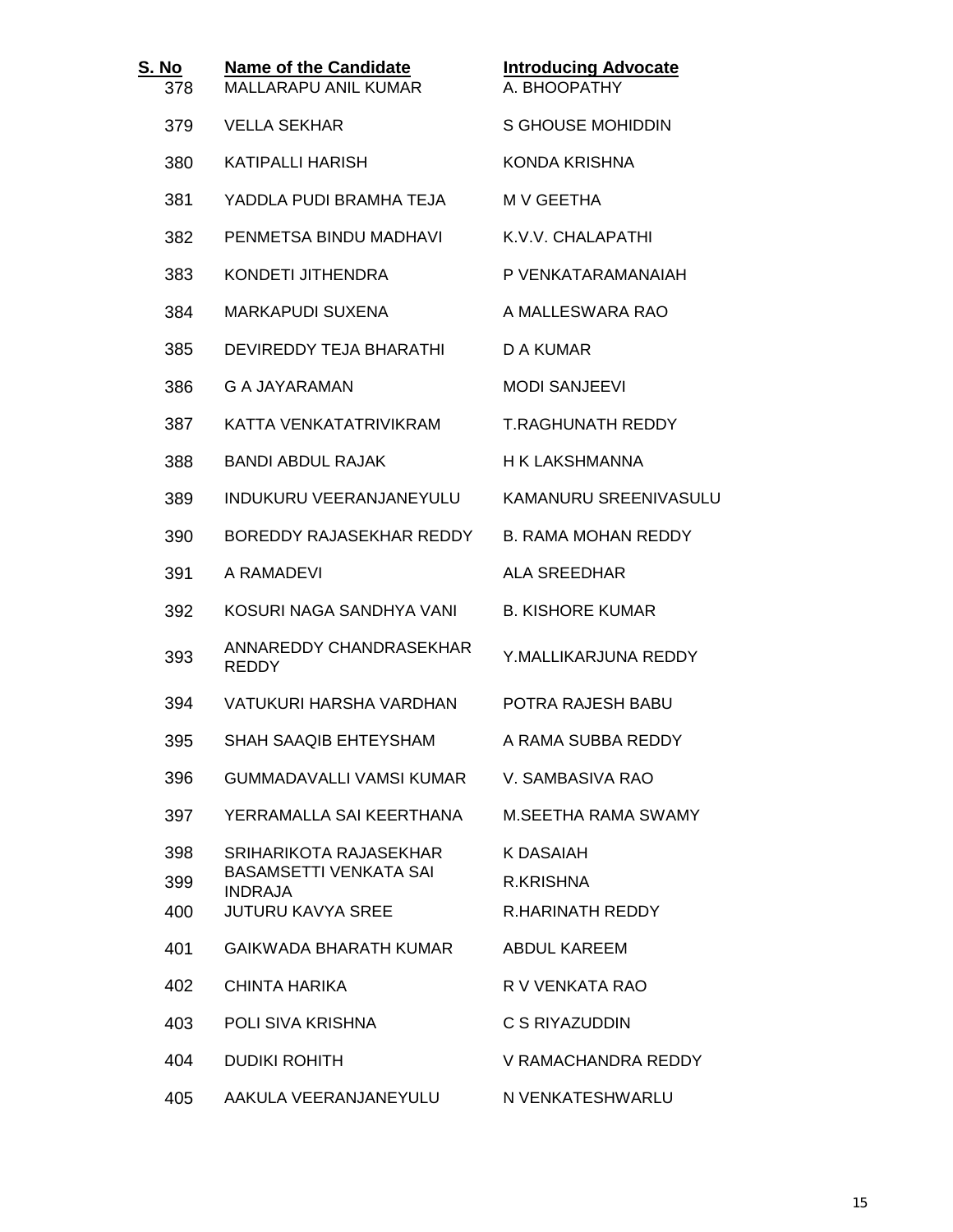| S. <u>No</u><br>406 | <b>Name of the Candidate</b><br>CHINATAPALLLI KALYANI | <b>Introducing Advocate</b><br>P.V.R.RAGHAVA RAO |  |
|---------------------|-------------------------------------------------------|--------------------------------------------------|--|
| 407                 | <b>HEMANTH KUMAR ALLURI</b>                           | KONDETI SIVA PRASAD                              |  |
| 408                 | MEDARA SIVA PRASAD                                    | <b>GODA SURESH</b>                               |  |
| 409                 | <b>GADDAM KUMAR</b>                                   | A PRABHAKARA REDDY                               |  |
| 410                 | PIDUGU SANDYA                                         | L BHASKAR                                        |  |
| 411                 | JANJALA VIJAYA LAKSHMI                                | <b>B V RAMANA REDDY</b>                          |  |
| 412                 | CHIRALA NAGA SATYA                                    | <b>BHEEMA LEELA KRISHNA</b>                      |  |
| 413                 | KURLAPALLI SREENATH ACHARI                            | <b>P.GURU PRASAD</b>                             |  |
| 414                 | YARRALALEPPAGARI<br>CHINNARAYUDU                      | E BALA KRISHNA                                   |  |
| 415                 | RAYALCHERUVU VISHNUPRIYA<br><b>REDDY</b>              | L MADHUSUDHAN REDDY                              |  |
| 416                 | <b>SAIDU SUSMITHA</b>                                 | S ABRAHAM LINCOLN                                |  |
| 417                 | PAGADALA BHUVANA TEJA                                 | <b>G.SIDDAIAH</b>                                |  |
| 418                 | <b>MADDURI AMANI</b>                                  | H PRASADA RAO                                    |  |
| 419                 | RAYUDU DEVI                                           | KALAHASTHI THAMMA RAO                            |  |
| 420                 | <b>MANDALA PURUSHOTHAM</b>                            | E BALA KRISHNA                                   |  |
| 421                 | <b>SHAIK INTIYAZ</b>                                  | <b>NAGA SREENIVAS.N</b>                          |  |
| 422                 | YEDLA VENKATA SIVA SAI<br><b>DHARANEESH</b>           | <b>MALIREDDY SRINIVASULU</b>                     |  |
| 423                 | ALA SREENAGA SHIVA CHARAN<br><b>REDDY</b>             | KOTLA HARICHANDRA REDDY                          |  |
| 424                 | KOTIPALLI SIREESHA                                    | <b>SYED GHOUSE MOHIDDIN</b>                      |  |
| 425                 | <b>SHAIK AMEERJAN</b>                                 | <b>SHAIK RAHIMAN SAHEB</b>                       |  |
| 426                 | VADDE AMEER KHAN                                      | KAKARAWADA PULLANNA                              |  |
| 427                 | P H KUMARA LAKSHMI                                    | J DEVARAJA NAIDU                                 |  |
| 428                 | MUDE NAVEEN KUMAR NAIK                                | D MALLIKARJUNA                                   |  |
| 429                 | MOHAMMAD ABDUL FEROZ                                  | K CH N JAGAN MOHAN                               |  |
| 430                 | M SPANDANA                                            | <b>G V CHALAPATHI</b>                            |  |
| 431                 | CHIRUVELLA HEMANTH KUMAR                              | P S GOPALA KRISHNA DASS                          |  |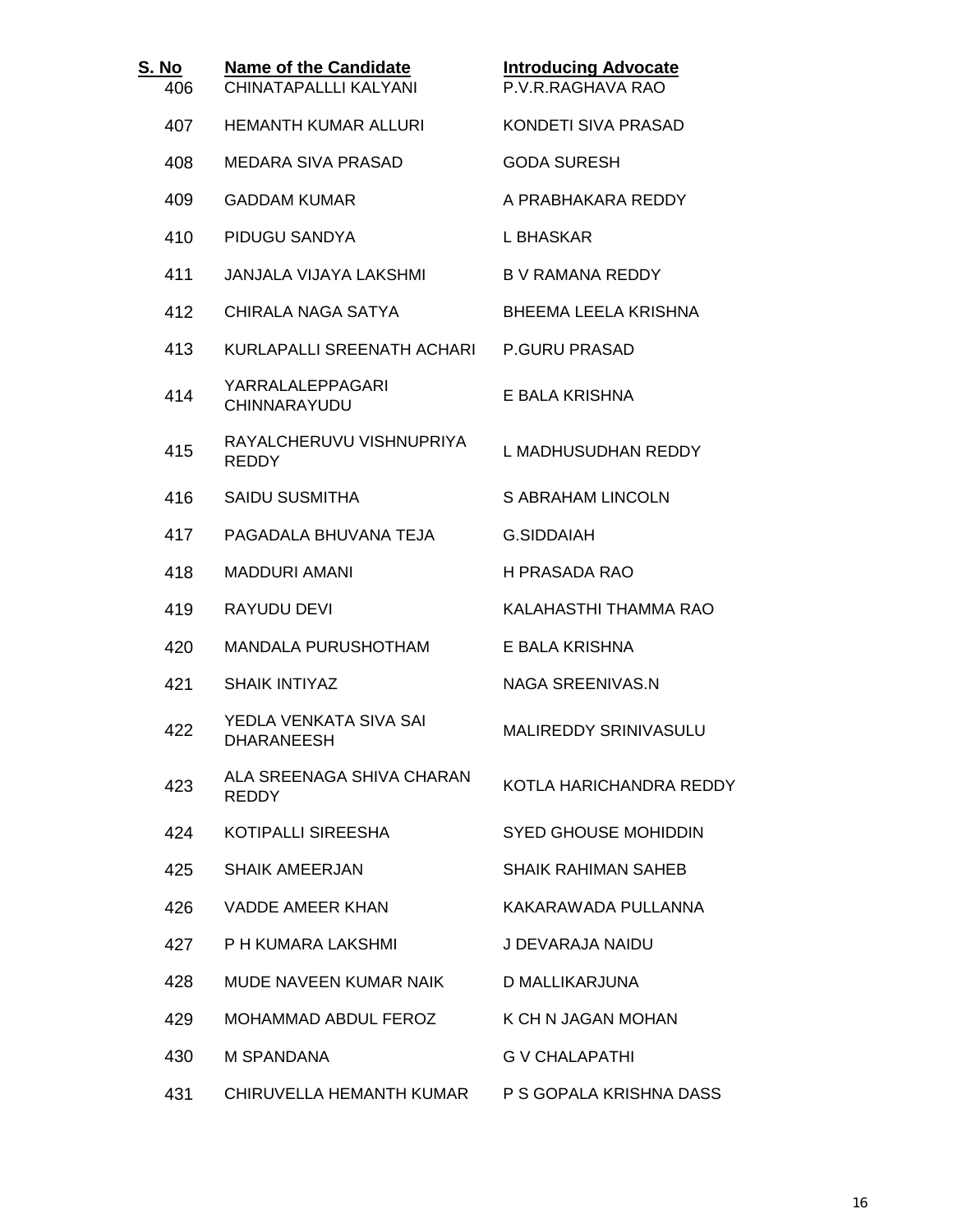| S. No<br>432 | <b>Name of the Candidate</b><br>ORAMPADU SINDHU PRIYANKA | <b>Introducing Advocate</b><br><b>G SRINIVASULU NAIDU</b> |
|--------------|----------------------------------------------------------|-----------------------------------------------------------|
| 433          | <b>BOYA SIVA KUMAR</b>                                   | <b>S.CH.MABU SAHEB</b>                                    |
| 434          | <b>GUMMADI GOWRISHANKAR</b>                              | CHINTAPALLI AJAY KUMAR                                    |
| 435          | NALAMOTHU PRIYANKA                                       | S PURNA CHANDRA RAO                                       |
| 436          | <b>JYOTHI MEKAPOTHULA</b>                                | NANDANAVANAM KIRANKUMAR                                   |
| 437          | RADHIKA BIYYAPU                                          | YADAVALLI RAMESH                                          |
| 438          | N NIKHIL TEJA                                            | A. R. K. S. T. SAI                                        |
| 439          | <b>UJILI VEINNATA RAIVIAINA</b><br><b>DUAVANIE</b>       | PAPPU.PRATHAP                                             |
| 440          | PASUPULETI GOWTHAM RAJ                                   | POKKUNURI NAGESWARA RAO                                   |
| 441          | SHAIK MAIMUNA MUBASHIRA                                  | CH DHANAMJAYA                                             |
| 442          | <b>VATTE SWATHI</b>                                      | <b>G SURESH BABU</b>                                      |
| 443          | AKUMALLA PEDDA KASAIAH                                   | <b>SAYYED BABU SHAIK</b>                                  |
| 444          | <b>BESTHA SHIVA SHANKAR</b>                              | <b>M R KRISHNA</b>                                        |
| 445          | <b>CHUNDU RAHUL</b>                                      | Y. NAGARAJA                                               |
| 446          | C SIVA KUMAR                                             | <b>MEDA LAKSMI KANTH</b>                                  |
| 447          | RODDA ADI NARAYANA                                       | <b>G SURESH</b>                                           |
| 448          | THANDRA SRINIVASULU                                      | <b>B SREENIVASAN</b>                                      |
| 449          | NAGARCHI WASIM AKRAM                                     | <b>B VISWANATH</b>                                        |
| 450          | <b>MANGALI USHARANI</b>                                  | A. SREENIVASULU                                           |
| 451          | YERUVA MALLESWARI                                        | K KRISHNA RAO                                             |
| 452          | <b>HEMANTH REDDY BHAVANAM</b>                            | KALLAM.HARINADHA REDDY                                    |
| 453          | SASIKALA T                                               | <b>G SURESH BABU</b>                                      |
| 454          | GANDAVALLI MAHESH                                        | A PRABHAKAR                                               |
| 455          | NARRA SIRI CHANDANA                                      | <b>UPPU SATI SAKKU BAI</b>                                |
| 456          | KALIDINDI KAMESWARI                                      | PEDIREDDY VENKATA BHAVANNARAYANA                          |
| 457          | MUPPAVARAPU NAGARAJU                                     | <b>G.KOTESWARA RAO</b>                                    |
| 458          | JANDHYAM KOTESWARA RAO                                   | <b>VEMANA GOPI</b>                                        |
| 459          | SOLLETI SIVADARSHINI                                     | JALLI NARAYANA                                            |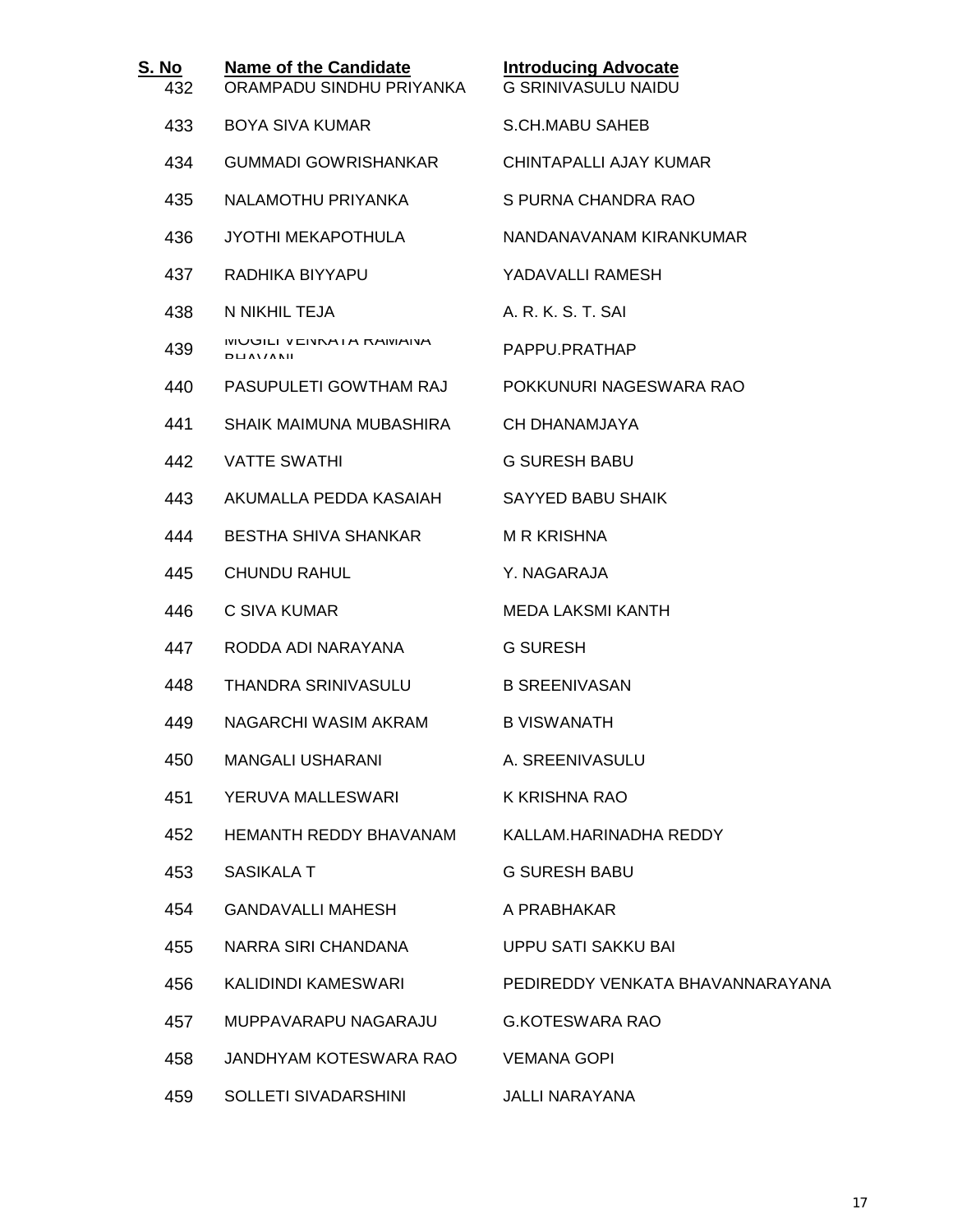| S. No<br>460 | <b>Name of the Candidate</b><br><b>ANKAM LOKESH</b> | <b>Introducing Advocate</b><br>ADABALA SRINIVASA RAO |
|--------------|-----------------------------------------------------|------------------------------------------------------|
| 461          | PASALAPUDI SATYA HARITHA                            | <b>S.R SANKU</b>                                     |
| 462          | TELIDEVARA VENKATA<br><b>SUBBALAKSHMI</b>           | <b>G SUBRAHMANAYAM</b>                               |
| 463          | KORIKALA CHANDRA SEKHAR                             | <b>PG MAHESH</b>                                     |
| 464          | <b>MEKALA BINDU REDDY</b>                           | <b>TENALI SRINIVASULU</b>                            |
| 465          | GIDDALURU VEERA LAKSHMI                             | G.SRINIVASULU                                        |
| 466          | <b>MOPATI SUMANTH REDDY</b>                         | DAMA PRABHAKAR RAO                                   |
| 467          | RAMARATHNAM HARISH KUMAR                            | T MUNI BALASUBRAMANYAM                               |
| 468          | <b>GURRAMKONDA VANISREE</b>                         | Y BALASURESH BAPUJEE                                 |
| 469          | SYED MUBEENA AZMI                                   | SYED.RUKSANA AJMEEN                                  |
| 470          | JANGAM VENKATA SIVA SAI                             | <b>B PARAMESWARA RAO</b>                             |
| 471          | <b>BASIREDDY GARI</b><br>SOMANATHESWARA REDDY       | K. SREENIVASULU                                      |
| 472          | PATTUBALA SOMESWAR REDDY                            | <b>LCHANDRA SEKHAR REDDY</b>                         |
| 473          | R UDAY KUMAR                                        | M. SUDHAKAR                                          |
| 474          | <b>VARIGITI NITHIN KUMAR</b>                        | K.BHIMA SANKARA RAO                                  |
| 475          | <b>M.ROHITH</b>                                     | <b>B.K.RAMESH</b>                                    |
| 476          | TETALI SYAM PRASAD REDDY                            | T V V RAMANA MURTHY                                  |
| 477          | <b>BONDA RAVITEJA</b>                               | P SIVA SANKAR                                        |
| 478          | NAMALA SAI SUSMITHA                                 | N VENKATESWARA RAO                                   |
| 479          | KARAKA KALYAN KUMAR                                 | N SRINIVASU                                          |
| 480          | <b>VASAMSETTI PAVANI</b>                            | L.V.S.NAGARAJU                                       |
| 481          | BOBBALA VIKRAM KUMAR REDDY                          | AVULA VENKATESWARA REDDY                             |
| 482          | <b>GADDAM DIKIYOMA</b>                              | K MAHESH                                             |
| 483          | IMMADISETTY YELLAMANDA RAO                          | <b>BALA KRISHNA IMMADISETTY</b>                      |
| 484          | <b>MADALA GOWTHAMI</b>                              | SRINIVASULU.S                                        |
| 485          | C KOMALA                                            | S VIJAYABHASKAR RAO                                  |
| 486          | KRUTHIVENTI SIVA PREETHI                            | <b>MATTIPALLI SUGUNA RAO</b>                         |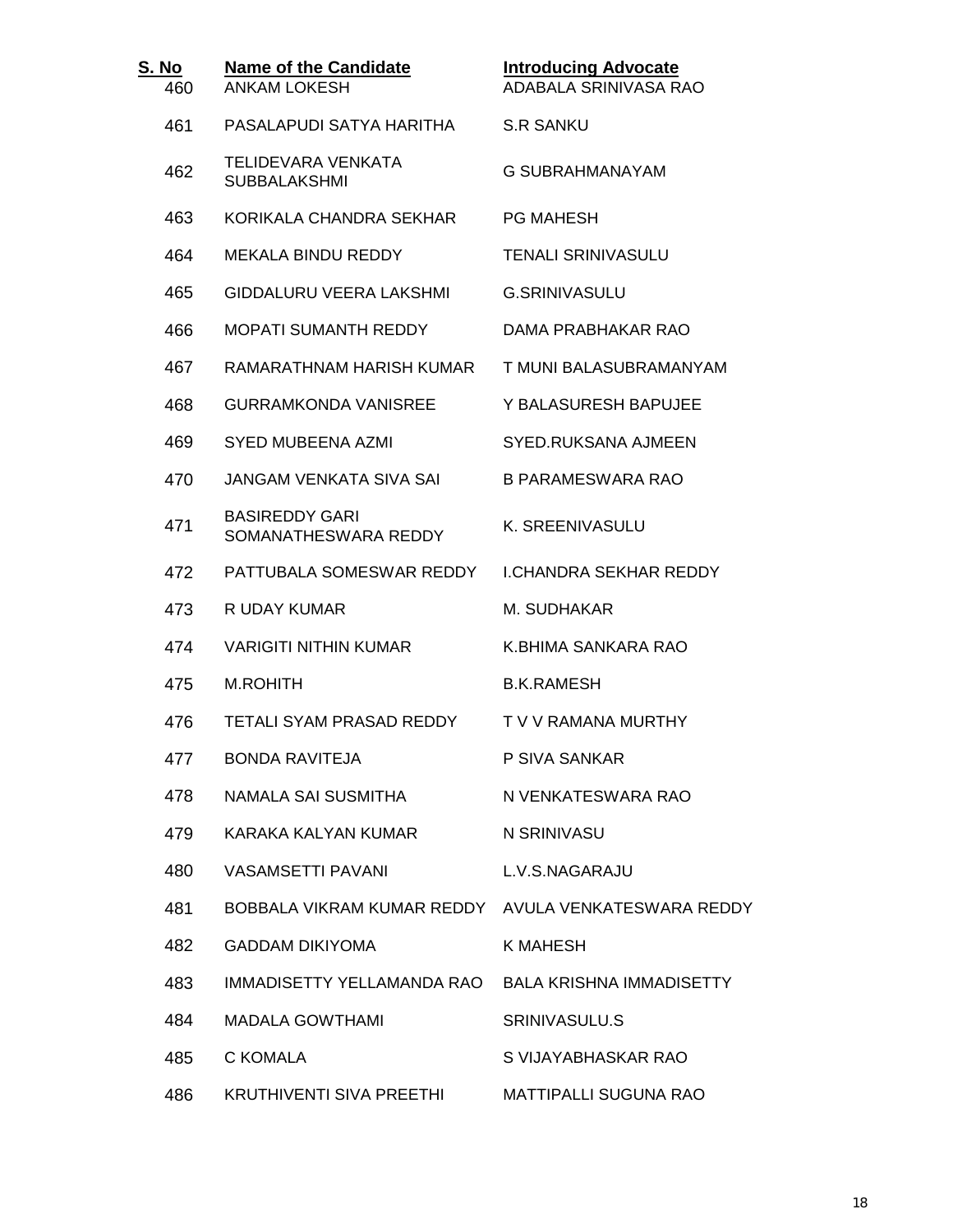| <u>S. No</u><br>487 | <b>Name of the Candidate</b><br><b>KAVURI SOWMYA</b> | <b>Introducing Advocate</b><br><b>D VENKATESWARARO</b> |
|---------------------|------------------------------------------------------|--------------------------------------------------------|
| 488                 | YASIN BASHA SHAIK                                    | CH. NAGANDRA SARMA                                     |
| 489                 | KAMUJU SREE SATYA PRANEETH LANKA VENKATESWARLU       |                                                        |
| 490                 | <b>GERA RAVI GANDHI</b>                              | GANJAM VENKATA SIVA PRASAD                             |
| 491                 | <b>JILAKARA SRIVIDYA</b>                             | P.DWARKA NADHAREDDY                                    |
| 492                 | DUDYALA VINEETHA                                     | <b>SAYYED BABU SHAIK</b>                               |
| 493                 | DEVULAPALLI S S N S VIJAY<br><b>VENKATA SASTRY</b>   | D.V.S.S.RAMA CHANDRA RAO                               |
| 494                 | MUTHIREVULA TEJASWINI                                | I. CHANDRA SEKHAR REDDY                                |
| 495                 | LELLA AKHILA                                         | P Y KIRAN KUMAR                                        |
| 496                 | <b>THATI PURUSHOTHAM</b>                             | P. SUBRAMANYAM                                         |
| 497                 | DEVULAPALLI SURYA CHANDRIKA CH. PRABHAKAR RAO        |                                                        |
| 498                 | KODURI MEHAR SANDEEP                                 | K S RAGHAVULU                                          |
| 499                 | <b>BVS SWETHA</b>                                    | PENUGONDA SEETARAMA KUMAR                              |
| 500                 | JINKA NAGA JYOTHI                                    | G.SIDDAIAH                                             |
| 501                 | YESUPOGU KOMALI                                      | VADGU VENKATA DURGA PRASAD                             |
| 502                 | <b>EDE VASAVI</b>                                    | N RAMESH                                               |
| 503                 | KONDAYAGUNTA YAMINI                                  | P.RAMU                                                 |
| 504                 | NALLURI SRI MURUTHI VINEETH                          | <b>SOMU KRISHNA MURTHY</b>                             |
| 505                 | MUNNANGI THANMAI KRISHNA                             | MUNNANGI SAMBI REDDY                                   |
| 506                 | <b>BUKKE BRAMHENDRA NAIK</b>                         | G. SIDDAIAH                                            |
| 507                 | Y A MAQDOOM SUHAIL                                   | P. VENKATESWARLU                                       |
| 508                 | BHUPATHI NAGA PRANAVI                                | PELLAKURU CHENCHU KRISHNAIAH                           |
| 509                 | KOTARI BINDU BHAGYA SREE                             | KOKA VENKATA PRASAD                                    |
| 510                 | PAMIDIMARRI LAKSHMI NIKITHA                          | CH DHANANMJAYA                                         |
| 511                 | <b>SHAIK ROOHI</b>                                   | SAYYED BABU SHAIK                                      |
| 512                 | <b>GANGINENI SANDHYA</b>                             | <b>JAMADAGNI CHITTALA</b>                              |
| 513                 | RAMASWAMY VASANTHA LAKSHMI ADURI HANUMAPPA           |                                                        |
| 514                 | KUNAPAREDDY AKANKSHA                                 | <b>B.V. KRISHNA RAO</b>                                |